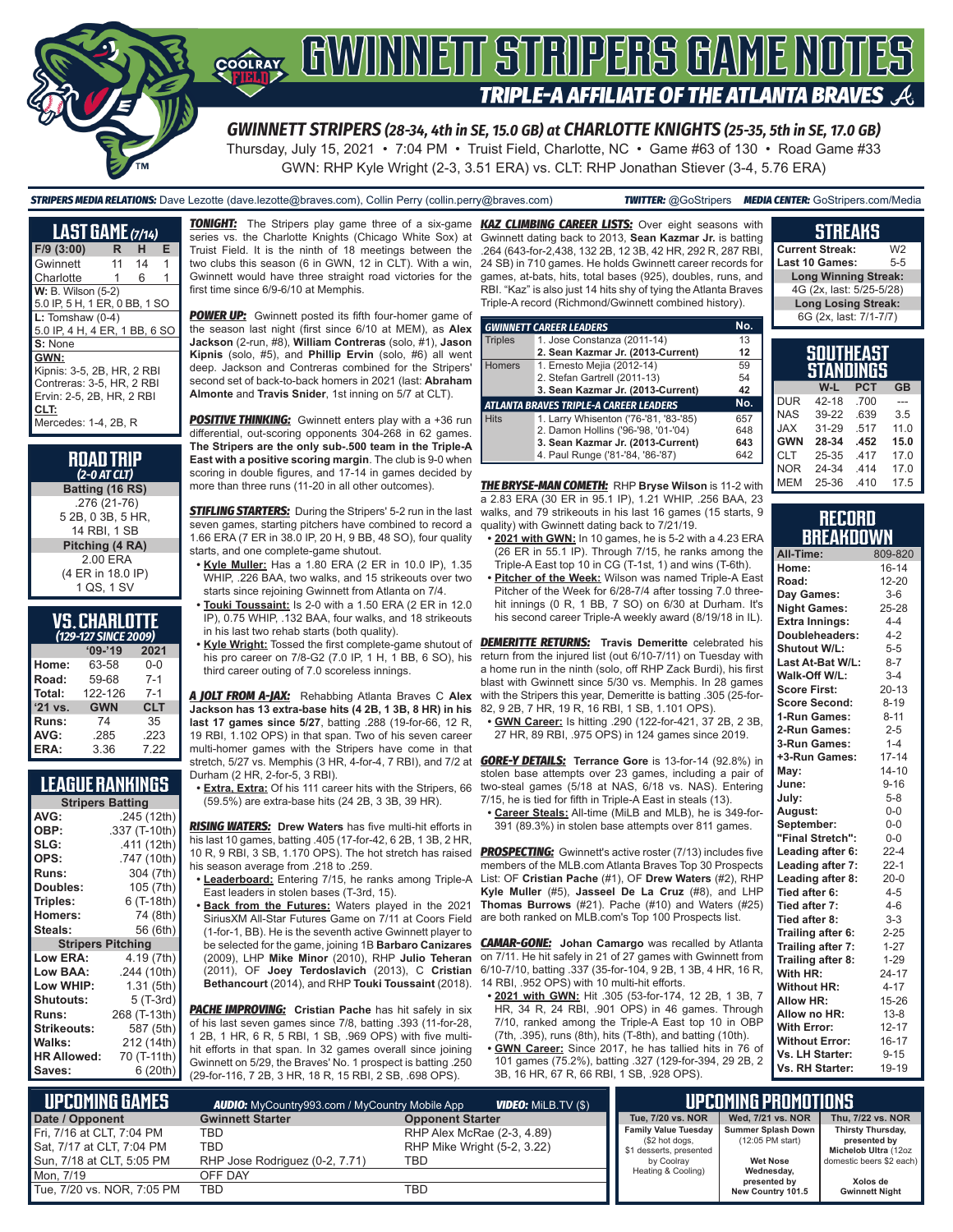

**ETC.**

Lucroy (1)

#### *THURSDAY, JULY 15, 2021 AT CHARLOTTE*

| <b>MANAGER MATTTUIASOSOPO</b>                                                                                                                                                 | <b>VS. 2021 OPPONENTS</b>                                                                                                                                                              |  |  |  |
|-------------------------------------------------------------------------------------------------------------------------------------------------------------------------------|----------------------------------------------------------------------------------------------------------------------------------------------------------------------------------------|--|--|--|
| Matt Tuiasosopo is in his first season as Gwinnett manager and his third season                                                                                               | Home<br>Road<br><b>Total</b><br>Home<br>Road<br><b>Total</b>                                                                                                                           |  |  |  |
| as a coach in the Atlanta Braves organization in 2021. He was named the seventh                                                                                               | <b>CHA</b><br>$7 - 1$<br>$7 - 1$<br>COL<br>$\overline{a}$<br>$\frac{1}{2}$<br>---<br>$\cdots$                                                                                          |  |  |  |
| manager in team history on 3/30/21. Tuiasosopo is both the youngest manager in<br>team history (turned 35 on 5/10) and the first former Gwinnett player to manage the         | <b>DUR</b><br>LOU<br>$1 - 5$<br>$1 - 5$<br>4-2<br>4-2<br>---<br>$\overline{\phantom{a}}$<br><b>JAX</b><br><b>MW DIV</b><br>$4 - 2$<br>$0-0$<br>$4 - 2$<br>$1 - 5$<br>$1 - 5$<br>$\sim$ |  |  |  |
| club (hit .221 with 19 HR, 73 RBI in 178 games from 2016-17).                                                                                                                 | <b>MEM</b><br>$3 - 3$<br>$8 - 4$<br>5-1                                                                                                                                                |  |  |  |
|                                                                                                                                                                               | <b>NAS</b><br>$0-6$<br>$6-6$<br>$6 - 12$                                                                                                                                               |  |  |  |
| Tuiasosopo made his managerial debut in 2019 with Class-A Rome, leading the club<br>to a 65-74 record and earning Atlanta's Bobby Cox Award for minor league manager          | <b>NOR</b><br>$1 - 5$<br>$1 - 5$<br>---<br><b>SE DIV</b>                                                                                                                               |  |  |  |
| of the year. He was set to return to Rome in 2020, but was reassigned to the Braves                                                                                           | 12-20<br>24-32<br>$12 - 12$                                                                                                                                                            |  |  |  |
| Alternate Training Site at Coolray Field once the MiLB season was canceled.                                                                                                   | LAST AT-BAT WINS (8)                                                                                                                                                                   |  |  |  |
| Tuiasosopo's Managerial Career<br>W-L<br><b>PCT</b><br><b>Playoffs</b><br>Games                                                                                               |                                                                                                                                                                                        |  |  |  |
| With Gwinnett (1 Season):<br>62<br>28-34<br>.452<br>0                                                                                                                         | The Stripers are 8-7 (.533) in games decided in the last at-bat in 2021.                                                                                                               |  |  |  |
| MiLB Career (2 Seasons):<br>201<br>93-108<br>.463<br>$\Omega$                                                                                                                 | Date/Opponent<br><b>Score</b><br><b>Game-Winning Play</b><br>5/4 at Charlotte<br>10-9 (12th)<br>Almonte scores on E4 (Reynolds)                                                        |  |  |  |
| All staff bios available in the 2021 Stripers Media Guide                                                                                                                     | 5/9 at Charlotte<br>Camargo RBI single<br>12-9 (10th)                                                                                                                                  |  |  |  |
|                                                                                                                                                                               | 5/14 vs. Louisville<br>$2-1$ (8th)<br>Arcia solo HR<br>5/16 vs. Louisville<br>5-4 (9th)*<br>Arcia walk-off solo HR                                                                     |  |  |  |
| EJECTIONS (2)                                                                                                                                                                 | 5/25 vs. Memphis<br>$2 - 1$ (9th) <sup>*</sup><br>Kazmar walk-off single                                                                                                               |  |  |  |
| Player/Coach<br>Date/Inning<br><b>Umpire</b>                                                                                                                                  | 6/9-G2 at Memphis<br>$3-1$ (8th)<br>Waters RBI single                                                                                                                                  |  |  |  |
| Ryan Goins<br>5/25 vs. MEM, 7th Inning<br><b>HP Clint Vondrak</b><br>6/3 vs. JAX, 8th Inning<br><b>HP Alex Tosi</b>                                                           | 6/18 vs. Nashville<br>8-7 (10th)*<br>Arcia scores on E4 (Hiura on Lucroy FC)<br>6/30 at Durham<br>$2-1$ (9th)<br>Pache RBI single                                                      |  |  |  |
| <b>MGR Matt Tuiasosopo</b>                                                                                                                                                    |                                                                                                                                                                                        |  |  |  |
|                                                                                                                                                                               | *Denotes "walk-off" win                                                                                                                                                                |  |  |  |
| <b>TEAM DEFENSE (5TH IN TRIPLE-A EAST)</b>                                                                                                                                    | <b>GWINNETT PLAYERS USED (52 IN 2021)</b>                                                                                                                                              |  |  |  |
| <b>PCT</b><br>G<br><b>TC</b><br><b>TP</b><br>PO<br><b>DP</b><br>A<br>Е                                                                                                        | Pitchers (29)<br>Position (23)                                                                                                                                                         |  |  |  |
| .984<br>62<br>s2211<br>569<br>1606<br>36<br>64<br>$\mathbf{1}$                                                                                                                | Arano, Victor<br>Kingham, Nolan<br>Almonte, Abraham<br>Lucroy, Jonathan                                                                                                                |  |  |  |
| <b>SB</b><br>$\mathsf{cs}$<br><b>PCT</b><br><b>PB</b><br>W-L<br><b>Catchers</b><br><b>ATT</b>                                                                                 | Biddle, Jesse<br>Lee, Dylan<br>Arcia, Orlando<br>Martinez, Carlos<br>Bradford, Chasen<br>Lopez, Yoan<br>Brugman, Jaycob<br>Morales, Jonathan                                           |  |  |  |
| Casteel, Ryan<br>0<br>.000<br>$\mathbf{1}$<br>$1 - 1$<br>1<br>1                                                                                                               | Burrows, Thomas<br>Martin, Chris<br>Camargo, Johan<br>Pache, Cristian                                                                                                                  |  |  |  |
| .000<br>2<br>Contreras, William<br>$\mathbf{1}$<br>1<br>$3-0$<br>0<br>$\overline{7}$<br>.364<br>$7 - 10$<br>Jackson, Alex<br>4<br>11<br>$\mathbf{1}$                          | Chavez, Jesse<br>Muller, Kyle<br>Casteel, Ryan<br>Sanchez, Yolmer<br>Davidson, Tucker<br>Newcomb, Sean<br>Contreras, William<br>Snider, Travis                                         |  |  |  |
| .217<br>$8 - 15$<br>Lucroy, Jonathan<br>18<br>23<br>$\mathbf{1}$<br>5                                                                                                         | De La Cruz, Jasseel<br>Roark, Tanner<br>Demeritte, Travis<br>Unroe, Riley                                                                                                              |  |  |  |
| 3<br>.000<br>Martinez, Carlos<br>3<br>0<br>$\mathbf{1}$<br>$2 - 1$                                                                                                            | Edwards Jr., Carl<br>Ervin, Phillip<br>Rodriguez, Jose<br>Waters, Drew                                                                                                                 |  |  |  |
| .231<br>$7 - 7$<br>Morales, Jonathan<br>10<br>3<br>13<br>1<br>$\overline{7}$<br>12<br>28-34<br>Total:<br>40<br>52<br>.231                                                     | Flaa, Jay<br>Santana, Edgar<br>Goins, Ryan<br>Greene, Shane<br>Tice, Ty<br>Gore, Terrance                                                                                              |  |  |  |
|                                                                                                                                                                               | Hernandez, Daysbel<br>Heredia, Guillermo<br>Toussaint, Touki                                                                                                                           |  |  |  |
| Waters (6), Ervin (4), Sanchez (2), Almonte (1),<br><b>Outfield Assists (15):</b>                                                                                             | Horacek, Mitch<br>Webb, Jacob<br>Inciarte, Ender<br>Johnstone, Connor<br>Wilson, Bryse<br>Jackson, Alex                                                                                |  |  |  |
| Inciarte (1), Pache (1)<br>Pitcher Pickoffs (2):<br>Y. Lopez (1), Muller (1)                                                                                                  | Jones, Nate<br>Wright, Kyle<br>Kazmar Jr., Sean                                                                                                                                        |  |  |  |
| <b>Catcher Pickoffs (2):</b><br>Casteel (1), Jackson (1)                                                                                                                      | Kelley, Trevor<br>Kipnis, Jason                                                                                                                                                        |  |  |  |
|                                                                                                                                                                               | Italics = Player no longer in Braves organization                                                                                                                                      |  |  |  |
|                                                                                                                                                                               |                                                                                                                                                                                        |  |  |  |
| <b>STARTS</b>                                                                                                                                                                 | <b>BASS-LANTA</b>                                                                                                                                                                      |  |  |  |
| <b>By Batting Order</b>                                                                                                                                                       | 25 players have played for both Gwinnett and Atlanta in 2021:<br>OF Abraham Almonte<br><b>RHP Chris Martin</b>                                                                         |  |  |  |
| Waters (40), Pache (8), Inciarte (6), Arcia (5), Almonte (1), Ervin (1), Sanchez (1)<br>1:<br>Kipnis (20), Pache (14), Arcia (12), Goins (7), Waters (3), Almonte (1),        | <b>INF/OF Orlando Arcia</b><br>LHP Kyle Muller (MLB Debut)                                                                                                                             |  |  |  |
| Camargo (1), Ervin (1), Gore (1), Heredia (1) Sanchez (1)                                                                                                                     | <b>LHP Jesse Biddle</b><br>LHP Sean Newcomb                                                                                                                                            |  |  |  |
| Arcia (33), Camargo (21), Lucroy (3), Jackson (2), Kipnis (2), Contreras (1)<br>3:<br>Camargo (22), Demeritte (12), Jackson (11), Lucroy (5), Kipnis (4), Almonte (3),<br>4:  | <b>INF Johan Camargo</b><br>OF Cristian Pache<br>RHP Jesse Chavez<br>RHP Edgar Santana                                                                                                 |  |  |  |
| Casteel (3), Contreras (1), Kazmar Jr. (1)                                                                                                                                    | C William Contreras<br>RHP Ty Tice                                                                                                                                                     |  |  |  |
| Lucroy (13), Goins (10), Almonte (8), Kazmar Jr. (7), Jackson (6), Kipnis (5),<br>5:                                                                                          | <b>LHP Tucker Davidson</b><br>RHP Jacob Webb<br>RHP Bryse Wilson<br>RHP Carl Edwards Jr.                                                                                               |  |  |  |
| Demeritte (4), Camargo (2), Contreras (2), Snider (2), Casteel (1), Ervin (1),<br>Sanchez (1)                                                                                 | RHP Jay Flaa<br>RHP Kyle Wright                                                                                                                                                        |  |  |  |
| Goins (15), Ervin (8), Kazmar Jr. (6), Snider (6), Casteel (5), Lucroy (5),<br>6:                                                                                             | <b>RHP Shane Greene</b>                                                                                                                                                                |  |  |  |
| Almonte (4), Waters (4), Pache (3), Sanchez (3), Demeritte (2), Jackson (1)<br>Ervin (14), Kazmar Jr. (11), Goins (10), Snider (8), Sanchez (7), Pache (5),<br>7:             | OF Guillermo Heredia<br>OF Ender Inciarte                                                                                                                                              |  |  |  |
| Demeritte (3), Morales (2), Almonte (1), Casteel (1)                                                                                                                          | C Alex Jackson                                                                                                                                                                         |  |  |  |
| Sanchez (18), Ervin (10), Morales (9), Kazmar Jr. (7), Goins (5), Gore (4),<br>8:                                                                                             | <b>RHP Nate Jones</b><br>INF Sean Kazmar Jr.                                                                                                                                           |  |  |  |
| Casteel (3), Snider (3), Brugman (1), Martinez (1), Unroe (1)<br>Starting Pitchers (42), Morales (5), Sanchez (5), Casteel (2), Kazmar Jr. (2),<br>9:                         | C Jonathan Lucroy                                                                                                                                                                      |  |  |  |
| Martinez (2), Snider (2), Gore (1), Unroe (1)                                                                                                                                 |                                                                                                                                                                                        |  |  |  |
| <b>By Position</b>                                                                                                                                                            |                                                                                                                                                                                        |  |  |  |
| Lucroy (23), Jackson (17), Morales (14), Contreras (3), Martinez (3), Casteel (2)<br>C:<br>1B: Camargo (31), Casteel (11), Kazmar Jr. (8), Snider (6), Lucroy (2), Unroe (2), | ATLANTA BRAVES REHAB ASSIGNMENTS (6 IN 2021)                                                                                                                                           |  |  |  |
| Goins (1), Morales (1)                                                                                                                                                        | Player<br>Injury (IL Date)<br><b>Rehab Dates</b>                                                                                                                                       |  |  |  |
| Kipnis (23), Goins (19), Sanchez (14), Kazmar Jr. (5), Arcia (1)<br>2B:                                                                                                       | RHP Chris Martin<br>RT Shoulder Inflammation (4/7)<br>$5/5 - 5/11$<br>Strained LT Hamstring (4/17)<br>$5/6 - 5/12$<br>OF Ender Inciarte                                                |  |  |  |
| Kazmar Jr. (21), Sanchez (16), Camargo (13), Goins (8), Arcia (3), Morales (1)<br>3B:<br>Arcia (41), Goins (19), Sanchez (2)<br>SS:                                           | OF Guillermo Heredia<br>RT Hamstring Inflammation (5/1)<br>5/14                                                                                                                        |  |  |  |
| LF: Ervin (15), Waters (14), Almonte (9), Gore (6), Kipnis (5), Snider (5), Arcia (4),                                                                                        | C Alex Jackson<br>Strained LT Hamstring (5/2)<br>5/21-6/9, 6/30-                                                                                                                       |  |  |  |
| Demeritte (2), Heredia (1), Sanchez (1)                                                                                                                                       | OF Cristian Pache<br>RT Hamstring Inflammation (5/14)<br>$5/29 - 6/1$<br><b>RHP Touki Toussaint</b><br>RT Shoulder Strain (3/26)<br>$6/22 -$                                           |  |  |  |
| Pache (30), Waters (22), Ervin (5), Inciarte (5)<br>CF:<br>RF: Demeritte (18), Ervin (14), Waters (11), Almonte (8), Snider (7), Sanchez (3),                                 |                                                                                                                                                                                        |  |  |  |
| Camargo (1)                                                                                                                                                                   |                                                                                                                                                                                        |  |  |  |
| DH: Jackson (3), Kipnis (3), Snider (3), Casteel (2), Almonte (1), Arcia (1),<br>Brugman (1), Camargo (1), Contreras (1), Demeritte (1), Ervin (1), Inciarte (1),             |                                                                                                                                                                                        |  |  |  |

**- 2 -**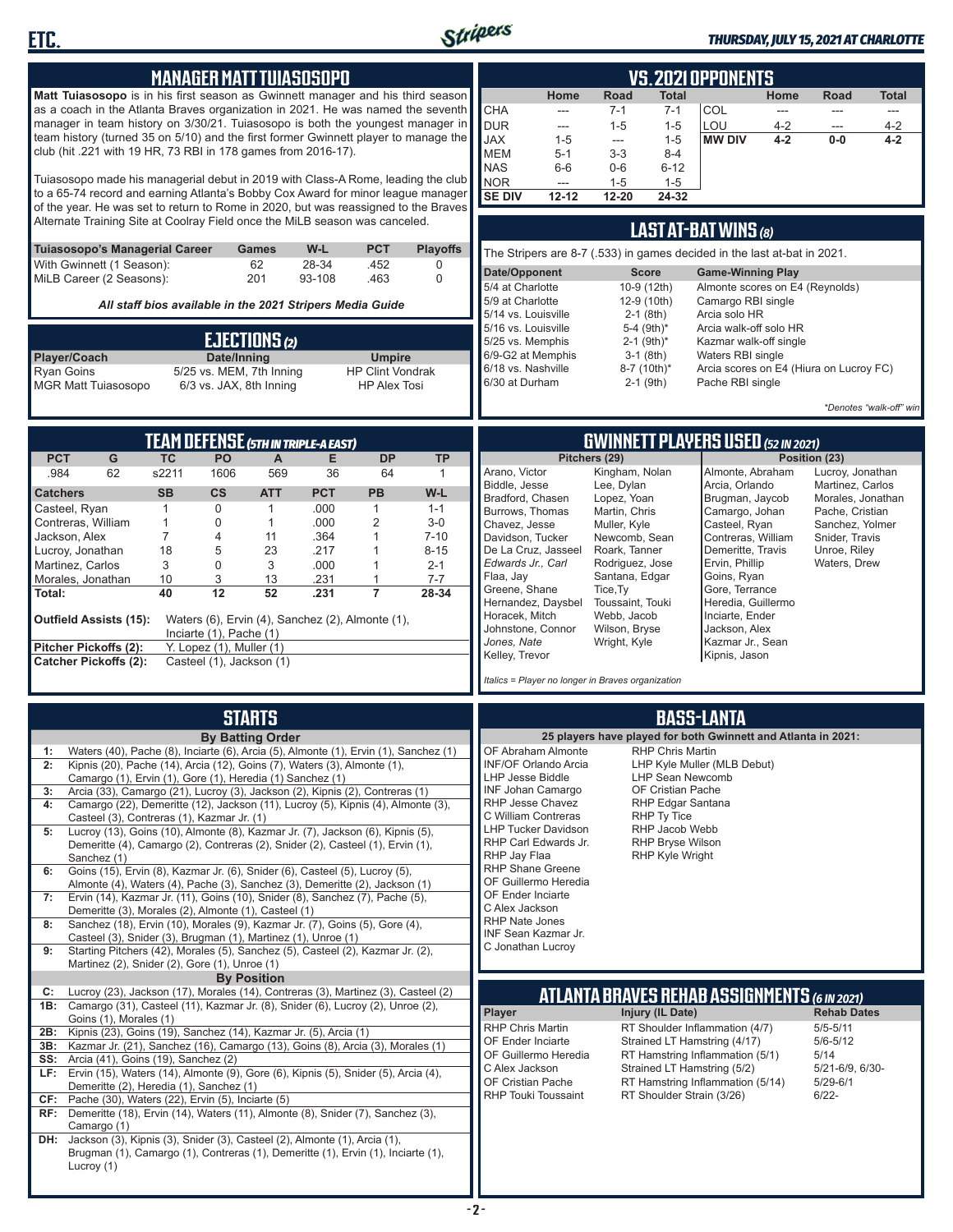## **STARTING PITCHER**



**ON BRAVES 40-MAN ROSTER**

#### *THURSDAY, JULY 15, 2021 AT CHARLOTTE*

# **30****KYLE WRIGHT**

|      |     | <u>tus bible white in</u>                            | <b>BIO ON PAGE 105 OF MEDIA GUIDE</b>                                        |
|------|-----|------------------------------------------------------|------------------------------------------------------------------------------|
| B/T: | R/R | <b>BORN:</b> 10/2/95 in Huntsville, Alabama (Age 25) |                                                                              |
| HT:  | 6-4 |                                                      | <b>ACQUIRED:</b> Braves' 1st round pick (5th overall) in 2017 June draft out |
| WT:  | 215 | of Vanderbilt University (Nashville, TN)             |                                                                              |

**TONIGHT'S START:** Wright makes his 11th Triple-A start of the year in game three of a six-game series at Charlotte ... It is his 39th career game (36th start) with Gwinnett since 2018 (15-8, 3.74 ERA, .238 BAA, 1.24 WHIP) ... Has not allowed a run over his last 9.0 innings dating back to 7/1 at Durham ... Entering play, ranks among the Triple-A East pitching top 10 in CG (T-1st, 1), SHO (T-1st, 1), and ERA (5th, 3.51).

*2021 WITH GWINNETT:* In his first start on 5/5 at Charlotte, suffered his first Triple-A loss since 6/9/19 vs. Durham (was 8-0 with a 2.57 ERA in 12 starts from 6/14/19- 8/31/19) ... Started the Home Opener on 5/11 vs. Louisville (loss, 5.0 IP, 6 H, 3 ER, 2 BB, 5 SO) ... Pitched 11.0 scoreless innings over back-to-back starts vs. Memphis (10 H, 3 BB, 7 SO) from 5/25-5/30 ... Went 0-0 with a 3.55 ERA and .280 BAA in three starts in June ... On 7/8-G2 vs. Nashville, notched the first complete game and shutout of his professional career (7.0 IP, 1 H, 0 R, 1 BB, 6 SO in 6-0 win).

*2021 WITH ATLANTA:* Recalled twice, on 4/16 from the Alternate Training Site (started on 4/16 at the Chicago Cubs) and 6/22 from Gwinnett (started on 6/23 at the New York Mets) ... In two starts, is 0-1 with a 9.95 ERA and .292 BAA.

*2020 SEASON:* Made Atlanta's Opening Day roster for the second time in his career ... Went 2-4 with a 5.21 ERA, .243 BAA, and three quality starts in eight outings ... Made two starts for the Braves in the MLB Postseason, going 1-1 with a 9.45 ERA ... Won his first playoff start in Game 3 of the NLDS at Miami (6.0 IP, 3 H, 0 R, 2 BB, 7 SO in series-clinching 7-0 win) ... Also started Game 3 of the NLCS vs. the Los Angeles Dodgers (loss, 0.2 IP, 5 H, 7 ER, 2 BB, 0 SO, 2 HR in 15-3 loss).

*CAREER HIGHLIGHTS:* **2018:** MLB Futures Game selection (8-9, 3.46 ERA, .230 BAA in 27G between Double-A Mississippi and Gwinnett) ... **2019:** Led the International League in wins with Gwinnett (11-4, 4.17 ERA in 21 starts).

| <b>WRIGHT'S OVERALL STATS</b> |                                                                                                       |           |      |       |          |     |     |      |      |  |
|-------------------------------|-------------------------------------------------------------------------------------------------------|-----------|------|-------|----------|-----|-----|------|------|--|
| Year                          | <b>WHIP</b><br>G/GS<br><b>BB</b><br><b>ERA</b><br><b>HR</b><br><b>SO</b><br>W-L<br><b>BAA</b><br>Team |           |      |       |          |     |     |      |      |  |
| 2021                          | ATLANTA (MLB)                                                                                         | $0 - 1$   | 9.95 | 212   |          | 5   | 6   | .292 | 1.89 |  |
|                               | Gwinnett (AAA)                                                                                        | $2 - 3$   | 3.51 | 10/10 | $\Delta$ | 24  | 49  | .254 | 1.42 |  |
| MiLB Career:                  |                                                                                                       | $21 - 17$ | 3.67 | 67/64 | 25       | 116 | 316 | .239 | 1.26 |  |
| MLB Career:                   |                                                                                                       | $2 - 8$   | 6.56 | 21/14 | 15       | 48  | 59  | .260 | 1.69 |  |

|          | <b>WRIGHT'S 2021 SPLITS (WITH GWINNETT)</b> |           |                       |
|----------|---------------------------------------------|-----------|-----------------------|
| Home:    | 2-1, 2.12 ERA (6G)                          | Road:     | $0-2$ , 6.23 ERA (4G) |
| Day:     | 1-0, 0.00 ERA (1G)                          | Night:    | 1-3, 3.97 ERA (9G)    |
| Starter: | 2-3, 3.51 ERA (10G)                         | Reliever: | $0-0, - -$ ERA $(0G)$ |
| Vs. LHB: | .269 BAA, 3 HR                              | Vs. RHB:  | .246 BAA, 1 HR        |

|         |         |            |   |           | <b>WRIGHT VS. CHARLOTTE</b> |    |    |           |           |           |
|---------|---------|------------|---|-----------|-----------------------------|----|----|-----------|-----------|-----------|
|         | W-L     | <b>ERA</b> | G | <b>GS</b> | IP                          | н  | ER | <b>HR</b> | <b>BB</b> | <b>SO</b> |
| 2018:   | $0 - 0$ | 0.00       |   | O         | 2.0                         |    |    |           |           |           |
| 12019:  | $1 - 2$ | 8.16       | 3 | 3         | 14.1                        | 22 | 13 |           | 4         | 12        |
| 12021:  | $0 - 1$ | 5.40       |   |           | 5.0                         | 8  |    |           |           | 8         |
| Career: | $1 - 3$ | 6.75       | 6 |           | 211                         | 31 | 16 |           | 6         | 22        |

|             | <b>WRIGHT'S HIGHS &amp; LOWS</b> |                                  |
|-------------|----------------------------------|----------------------------------|
|             | <b>Season</b>                    | Career (MiLB and MLB)            |
| IP:         | 7.0 (7/8-G2 vs. NAS)             | 8.0 (7/25/18, MIS vs. MOB)       |
| $\vert$ so: | 8 (5/5 at CLT)                   | 13 (6/26/18, MIS vs. JAX)        |
| BB:         | 6 (7/1 at DUR)                   | 6 (2x, last: 7/1/21, GWN at DUR) |
| Iн:         | 8 (5/5 at CLT)                   | 10 (8/19/19, GWN at NOR)         |
| <b>IER:</b> | 5 (2x, last: 6/23 at NYM)        | 8 (4/28/19, GWN vs. TOL)         |
| Low-Hit CG: | 1 (7/8-G2 vs. NAS, 7 IP)         | No 9.0 IP CG                     |
| Low-ER CG:  | 0 (7/8-G2 vs. NAS, 7 IP)         | No 9.0 IP CG                     |

|                                                                                                  |                                                                                  |               |           |   |    |           |           |           |                                              |       | <b>WRIGHT'S 2021 STARTS (ALL LEVELS)</b> |              |                                                  |
|--------------------------------------------------------------------------------------------------|----------------------------------------------------------------------------------|---------------|-----------|---|----|-----------|-----------|-----------|----------------------------------------------|-------|------------------------------------------|--------------|--------------------------------------------------|
| Team                                                                                             | Date/Opp.                                                                        | <b>Result</b> | <b>IP</b> | н | R  | <b>ER</b> | <b>HR</b> | <b>BB</b> | <b>SO</b>                                    | NP-S  | Opp. Starter                             | <b>Final</b> | <b>Notes</b>                                     |
| <b>ATL</b>                                                                                       | $4/16$ at CHC                                                                    | <b>ND</b>     | 4.1       |   |    |           |           |           | 5                                            | 78-46 | <b>Zach Davies</b>                       | W. 5-2       | Hit four batters (including Javier Baez twice).  |
| <b>GWN</b>                                                                                       | 5/5 at CLT                                                                       | L. 0-1        | 5.0       | 8 | 4  |           |           |           | 8                                            | 83-55 | Jonathan Stiever                         | $L.6-9$      | First Triple-A loss since 6/9/19 vs. Durham.     |
| <b>GWN</b>                                                                                       | Ashton Goudeau<br>5/11 vs. LOU<br>$L. 0-2$<br>5.0<br>6<br>89-56<br>$L. 0-4$<br>5 |               |           |   |    |           |           |           | All three runs were allowed in first inning. |       |                                          |              |                                                  |
| <b>GWN</b><br>5/18 at NAS<br><b>ND</b><br>Aaron Ashby<br>4.2<br>93-53<br>$L.8-9$<br>5<br>.h<br>4 |                                                                                  |               |           |   |    |           |           |           | Gwinnett led 6-5 when he exited.             |       |                                          |              |                                                  |
| <b>GWN</b>                                                                                       | 5/25 vs. MEM                                                                     | <b>ND</b>     | 5.0       | 4 | 0  |           |           |           | 4                                            | 88-55 | Angel Rondón                             | W. 2-1       | Gwinnett won on walk-off single by Kazmar Jr.    |
| <b>GWN</b>                                                                                       | 5/30 vs. MEM                                                                     | W. 1-2        | 6.0       | 6 | 0  | n         |           |           | 3                                            | 78-48 | Angel Rondón                             | W. 5-0       | First back-to-back scoreless starts in Triple-A. |
| <b>GWN</b>                                                                                       | $6/5$ vs. JAX                                                                    | <b>ND</b>     | 6.0       |   | :5 |           |           |           |                                              | 94-61 | Jordan Holloway                          | $L.5-8$      | Both HR allowed in four-run third inning.        |
| <b>GWN</b>                                                                                       | 6/11 at MEM                                                                      | <b>ND</b>     | 1.2       |   |    | U         |           |           |                                              | 59-29 | <b>Connor Thomas</b>                     | $L.3 - 4$    | Shortest Triple-A start since 4/28/19 vs. TOL.   |
| <b>GWN</b>                                                                                       | 6/17 vs. NAS                                                                     | <b>ND</b>     | 5.0       | 6 |    |           |           |           | b                                            | 87-47 | <b>Bowden Francis</b>                    | $L. 2-3$     | Most walks allowed since 8/14/20 at MIA (6).     |
| <b>ATL</b>                                                                                       | 6/23 at NYM                                                                      | L. 0-1        | 2.0       | 4 | 5  | 5         |           | 3         |                                              | 55-29 | <b>Tylor Meaill</b>                      | L. 3-7       | Three of four hits allowed went for extra bases. |
| <b>GWN</b>                                                                                       | 7/1 at DUR                                                                       | L. 1-3        | 6.0       | 3 | 4  |           |           | 6         | b                                            | 84-42 | <b>Dietrich Enns</b>                     | $L. 1-6$     | Three of four ER on Brett Sullivan HR in 3rd.    |
| GWN                                                                                              | 7/8-G2 vs. NAS                                                                   | W. 2-3        | 70        |   |    |           |           |           | 6                                            | 86-53 | <b>Blaine Hardy</b>                      | W. 6-0       | First career CG SHO in 78th professional start.  |

|                     |           |            |           |    |         | <b>STRIPERS STARTING PITCHERS</b> |                            |                                                    |
|---------------------|-----------|------------|-----------|----|---------|-----------------------------------|----------------------------|----------------------------------------------------|
| <b>Pitcher</b>      | W-L       | <b>ERA</b> | <b>GS</b> | QS |         | <b>Team W-L Run Support</b>       | <b>Last Gwinnett Start</b> | <b>Final Line</b>                                  |
| Davidson, Tucker    | $2 - 1$   | 0.90       |           |    | $2 - 1$ | 5.33 RPG (16 Tot.)                | 5/23 at NAS (L)            | 6.0 IP, 1 H, 1 R, 1 ER, 1 BB, 9 SO, 1 HR (82p/51s) |
| De La Cruz, Jasseel | $0 - 2$   | 7.28       | 9         |    | $4 - 5$ | 1.89 RPG (17 Tot.)                | 7/4 at DUR (ND)            | 0.2 IP, 2 H, 4 R, 4 ER, 4 BB, 1 SO, 1 HR (33p/11s) |
| Johnstone, Connor   | 1-6       | 7.63       | 10        | 0  | $3 - 7$ | 2.00 RPG (20 Tot.)                | 6/23-G2 at NOR (L)         | 2.2 IP, 7 H, 5 R, 5 ER, 1 BB, 2 SO, 2 HR (49p/34s) |
| Kingham, Nolan      | $0 - 3$   | 9.49       |           | 0  | $0 - 3$ | $0.00$ RPG $(0$ Tot.)             | 7/11 vs. NAS (L)           | 5.0 IP, 6 H, 3 R, 3 ER, 2 BB, 4 SO, 1 HR (77p/55s) |
| Muller, Kyle        | $2 - 2$   | 3.92       | 9         |    | $7-2$   | 4.22 RPG (38 Tot.)                | 7/14 at CLT (ND)           | 4.0 IP, 1 H, 0 R, 2 BB, 4 SO, 1 WP (71p/44s)       |
| Rodriguez, Jose     | $0 - 2$   | 9.22       | 5         |    | $1 - 4$ | $0.60$ RPG $(3$ Tot.)             | 7/10 vs. NAS (ND)          | 4.0 IP, 1 H, 0 R, 0 BB, 5 SO (53p/36s)             |
| Toussaint. Touki    | $2 - 1$   | 4.32       | 4         |    | $2 - 2$ | 3.50 RPG (14 Tot.)                | 7/13 at CLT (W):           | 6.0 IP, 3 H, 2 R, 2 ER, 3 BB, 7 SO, 1 HR (89p/54s) |
| Wilson, Bryse       | $4 - 2$   | 4.47       | 9         | 3  | $6 - 3$ | 3.00 RPG (27 Tot.)                | 7/7 vs. NAS (ND)           | 5.0 IP, 8 H, 5 R, 5 ER, 2 BB, 2 SO, 2 HR (81p/50s) |
| Wright, Kyle        | $2 - 3$   | 3.51       | 10        |    | $3 - 7$ | 1.90 RPG (19 Tot.)                | 7/8-G2 vs. NAS (W)         | 7.0 IP (CG), 1 H, 0 R, 1 BB, 6 SO, 1 WP (86p/53s)  |
| Total:              | $13 - 22$ | 5.08       | 62        | 12 | 28-34   | 2.48 RPG (154 Tot.)               |                            |                                                    |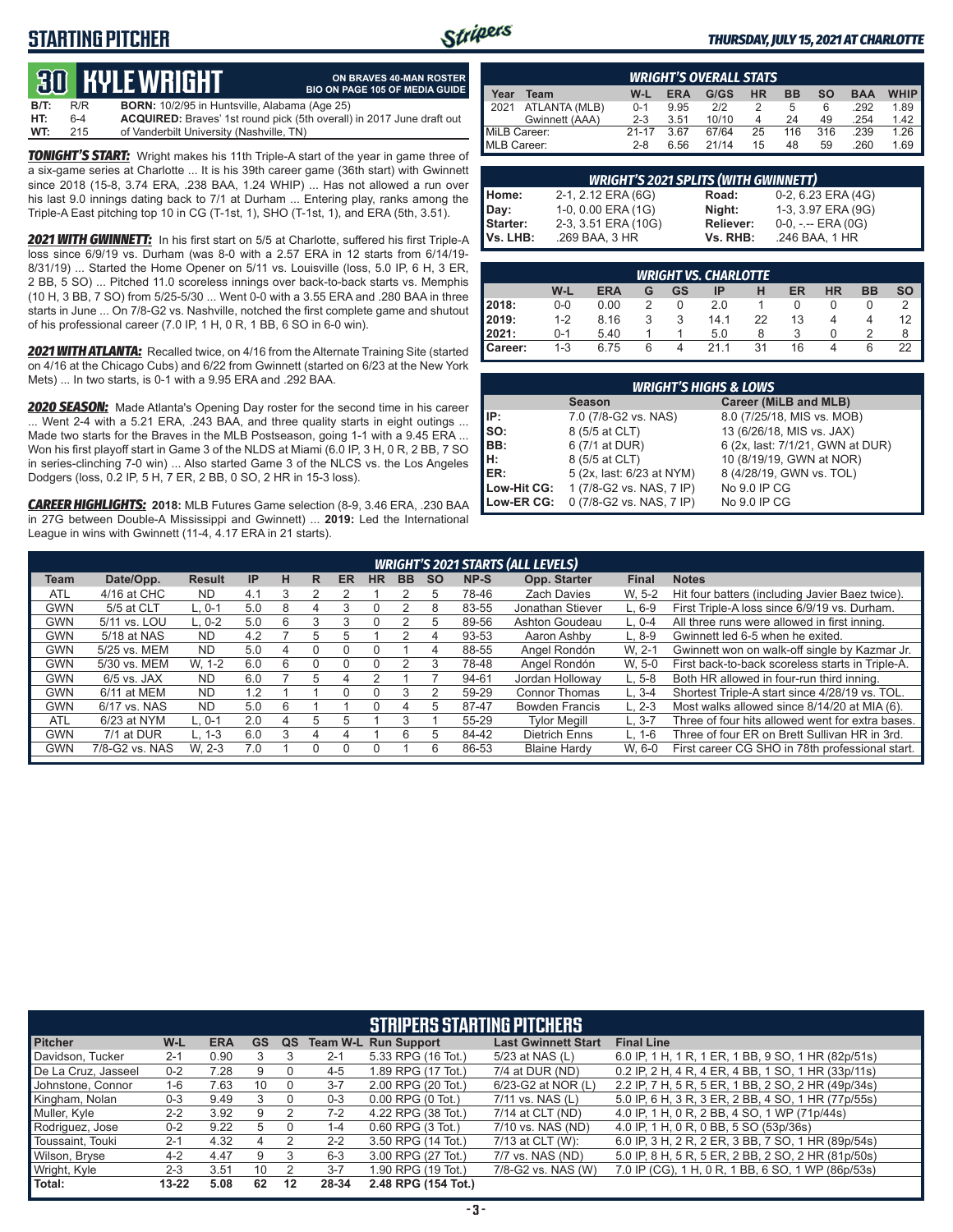#### **BULLPEN**



#### *THURSDAY, JULY 15, 2021 AT CHARLOTTE*

|                                |           |            | <b>STRIPERS PITCHING BREAKDOWN</b> |                  |     |    |                          |           |            |
|--------------------------------|-----------|------------|------------------------------------|------------------|-----|----|--------------------------|-----------|------------|
|                                | W-L       | <b>ERA</b> | ΙP                                 | R                | ER  | ΗR | <b>BB</b>                | <b>SO</b> | <b>BAA</b> |
| Starters:                      | $13 - 22$ | 5.08       | 266.0                              | 156              | 150 | 41 | 111                      | 278       | .261 I     |
| <b>Relievers:</b>              | $15-12$   | 3.31       | 269.1                              | 112              | 99  | 29 | 101                      | 309       | .227 I     |
| Total:                         | 28-34     | 4.19       | 535.1                              | 268              | 249 | 70 | 212                      | 587       | 244 I      |
| <b>Saves/Opp:</b> 6/17 (35.3%) |           |            |                                    | <b>Holds: 19</b> |     |    | IR/Scored: 48/17 (35.4%) |           |            |

|            | <b>PITCHING BY MONTH</b> |            |       |     |     |           |           |           |            |  |  |  |  |  |  |
|------------|--------------------------|------------|-------|-----|-----|-----------|-----------|-----------|------------|--|--|--|--|--|--|
|            | W-L                      | <b>ERA</b> | IP    | R   | ER  | <b>HR</b> | <b>BB</b> | <b>SO</b> | <b>BAA</b> |  |  |  |  |  |  |
| May:       | $14 - 10$                | 3.50       | 211.0 | 90  | 82  | 28        | 65        | 240       | 222        |  |  |  |  |  |  |
| June:      | $9 - 16$                 | 4.55       | 213.2 | 115 | 108 | 26        | 94        | 223       | 263        |  |  |  |  |  |  |
| July:      | $5 - 8$                  | 4.80       | 110.2 | 63  | 59  | 16        | 53        | 124       | .251       |  |  |  |  |  |  |
| August:    |                          |            |       |     |     |           |           |           |            |  |  |  |  |  |  |
| September: |                          |            |       |     |     |           |           |           |            |  |  |  |  |  |  |

|                     |         |            |    |           |            |               |              | <b>RELIEF SUMMARY (CURRENT STRIPERS ONLY)</b>                      |                         |
|---------------------|---------|------------|----|-----------|------------|---------------|--------------|--------------------------------------------------------------------|-------------------------|
| <b>Pitcher</b>      | W-L     | <b>ERA</b> | G  | <b>GF</b> | <b>HLD</b> | <b>SV/OPP</b> | <b>IR/RS</b> | <b>Last Gwinnett Relief Outing</b>                                 | <b>Scoreless Streak</b> |
| Arano, Victor       | $0 - 1$ | 4.32       | 16 | 6         | 2          | 1/3           | 2/0          | 7/8-G1 vs. NAS: 1.0 IP, 3 H, 2 R, 2 ER, 0 BB, 1 SO, 1 HR (21p/14s) | $-1G$                   |
| Biddle, Jesse (L)   | $0 - 1$ | 2.03       | 13 | 2         |            | 0/1           | 5/2          | 7/13 at CLT (HLD): 1.0 IP, 1 H, 0 R, 1 BB, 2 SO (17p/10s)          | 5G (5.0 IP)             |
| Bradford, Chasen    | $3-0$   | 3.49       | 18 | 2         |            | 0/1           | 2/2          | 7/11 vs. NAS: 1.0 IP, 1 H, 1 R, 1 ER, 0 BB, 1 SO, 1 HR (17p/11s)   | $-1G$                   |
| Burrows, Thomas (L) | $1 - 0$ | 3.04       | 17 |           | 3          | 0/0           | 15/6         | 7/10 vs. NAS: 0.2 IP, 1 H, 0 R, 0 BB, 1 SO (11p/8s)                | 1G (0.2 IP)             |
| De La Cruz, Jasseel | $1 - 0$ | 1.93       | 3  |           |            | 0/0           | 0/0          | 7/10 vs. NAS (W): 3.0 IP, 0 H, 0 R, 3 BB, 3 SO (49p/28s)           | 2G (4.0 IP)             |
| Flaa, Jay           | $0 - 1$ | 3.86       | 13 | 4         |            | 0/0           | 2/0          | 7/10 vs. NAS: 0.1 IP, 2 H, 4 R, 4 ER, 2 BB, 1 SO (21p/9s)          | $-1G$                   |
| Johnstone, Connor   | $0 - 0$ | 1.08       | 5  |           | ٠          | 0/0           | 5/3          | 7/6 vs. NAS: 2.0 IP, 1 H, 1 R, 1 ER, 1 BB, 1 SO, 1 HR (33p/23s)    | $-2G$                   |
| Kelley, Trevor      | $0 - 2$ | 2.55       | 15 | 6         |            | 0/1           | 4/1          | 7/11 vs. NAS: 1.0 IP, 0 H, 0 R, 1 BB, 2 SO (24p/15s)               | 1G (1.0 IP)             |
| Lee, Dylan (L)      | $2 - 0$ | 1.88       | 16 |           |            | 0/1           | 3/0          | 7/9 vs. NAS: 1.0 IP, 1 H, 1 R, 0 ER, 1 BB, 0 SO (20p/12s)          | $-1G$                   |
| Lopez, Yoan         | $2 - 2$ | 3.86       | 12 |           |            | 0/1           | 2/2          | 7/9 vs. NAS: 1.0 IP, 2 H, 0 R, 0 BB, 0 SO (14p/8s)                 | 1G (1.0 IP)             |
| Newcomb, Sean (L)   | $0 - 0$ | 3.60       | 5. |           |            | 0/0           | 0/0          | 7/11 vs. NAS: 1.0 IP, 0 H, 0 R, 0 BB, 2 SO (11p/10s)               | 1G (1.0 IP)             |
| Roark, Tanner       | $1 - 1$ | 3.42       | 12 |           |            | 1/2           | 0/0          | 7/13 at CLT (SV): 2.0 IP, 3 H, 1 R, 1 ER, 0 BB, 2 SO (28p/18s)     | -1G                     |
| Rodriguez, Jose     | $0 - 0$ | 3.60       |    |           |            | 0/0           | 0/0          | 5/26 vs. MEM: 1.0 IP, 2 H, 1 R, 1 ER, 0 BB, 1 SO, 1 HR (13p/10s)   | $-2G$                   |
| Tice, Ty            | $0 - 0$ | 6.00       | 9  |           |            | 0/0           | 5/1          | 7/11 vs. NAS: 1.0 IP, 4 H, 3 R, 3 ER, 0 BB, 0 SO, 1 HR (27p/16s)   | $-2G$                   |
| Webb, Jacob         | $0 - 1$ | 2.38       | 11 | 10        |            | 2/2           | 0/0          | 7/10 vs. NAS: 1.0 IP, 0 H, 0 R, 0 BB, 2 SO (14p/9s)                | 1G (1.0 IP)             |
| Wilson, Bryse       | $1 - 0$ | 1.80       |    |           | ٠          | 0/0           | 0/0          | 7/14 at CLT (W): 5.0 IP, 5 H, 1 R, 1 ER, 0 BB, 1 SO (45p/34s)      | $-1G$                   |

|                |           | <b>SCORELESS INNINGS STREAKS (10-PLUS INNINGS)</b> |                       |
|----------------|-----------|----------------------------------------------------|-----------------------|
| <b>Pitcher</b> | Length    | <b>Dates</b>                                       | <b>Stats</b>          |
| Bradford, C.   | $16.0$ IP | 5/7-6/13 (10G)                                     | 1-0, 6 H, 3 BB, 12 SO |
| Wright, K      | $12.0$ IP | $5/25 - 6/5$ (3GS)                                 | 1-0, 11 H, 3 BB, 8 SO |
| Roark, T.      | $11.0$ IP | $6/4 - 6/20$ (5G)                                  | 1-0, 8 H, 4 BB, 11 SO |

## **54 VICTOR ARANO** *- RHP - 26 YRS - COSAMALOAPAN, MEXICO*

- **• 2021 with GWN: 5/14 vs. LOU:** Earned GWN's first save of 2021 (1.0 IP, 1 H). **• 2021 with ATL:** Recalled on 5/8, but did not pitch ... Optioned on 5/10 ... DFA'd
- and outrighted to Gwinnett on 6/6. **• Spring Training:** 0-1, 34.71 ERA, .538 BAA, 1 SV in 3G with Atlanta.
- **• 2020:** Was a member of Philadelphia's 60-man player pool, but spent the entire year at the Alternate Site in Lehigh Valley ... DFA'd by the Phillies on 1/18.
- **• 2019:** Limited to just 6G with Triple-A Lehigh Valley (2-0, 0.00 ERA in 3G) and Philadelphia (1-0, 3.86 ERA in 3G) ... Was on injured list from 4/20-end of season (right elbow inflammation).
- **• Acquired:** Claimed off waivers from Philadelphia (1/22/21) ... Originally signed by the Los Angeles Dodgers as a non-drafted free agent (4/4/13).
- **• MLB Career:** 3-2, 2.65 ERA, .224 BAA, 3 SV in 73G with Philadelphia (2017-19).

## **48 JESSE BIDDLE** *- LHP - 29 YRS - PHILADELPHIA, PA*

- **• 2021 with GWN: Since 6/23, has a 0.00 ERA (0 ER in 5.0 IP) and .176 BAA (3 H, 3 BB, 11 SO) in 5G** ... **5/22-6/13:** Posted a 1.50 ERA (1 ER in 6.0 IP) over 6G.
- **• 2021 with ATL:** Had his contract selected on 4/17, pitched in 8G with the Braves (0-0, 8.44 ERA, 10 ER in 10.2 IP) ... DFA'd on 5/17, outrighted to Gwinnett on 5/19.
- **• Spring Training:** 0-0, 3.00 ERA, .257 BAA, 2 SV in 9G with Cincinnati ... Released on 3/26 after re-signing as MiLB FA on 12/11/20.
- **• 2020:** Opened the year at Cincinnati's Alternate Training Site ... Contract selected on 8/25 (0-0, 0.00 ERA, 0 ER in 0.2 IP in 1G) ... Placed on 10-day injured list on 8/29 (left shoulder impingement) and missed the remainder of the year.
- **• Acquired:** MiLB FA (4/2/21) ... Originally Philadelphia's 1st-round pick (27th overall) in 2010 out of Germantown Friends High School (Philadelphia, PA).
- **• MLB Career:** 6-2, 5.07 ERA, .261 BAA, 1 SV in 99G with ATL (2018-19, 2021), SEA (2019), TEX (2019), CIN (2020).

### **28 CHASEN BRADFORD** *- RHP - 31 YRS - LAS VEGAS, NV*

- **• 2021 with GWN:** All 3 of his wins have been 2.0-IP outings: 5/15 vs. LOU (1 H, 0 R, 2 SO), 6/16 vs. NAS (3 H, 1 ER, 3 SO), and 6/24 at NOR (0 H, 0 R, 1 BB, 3 SO) ... **5/7-6/13:** Posted team-best 16.0-IP scoreless streak over 10G (6 H, 3 BB, 12 SO).
- **• 2020:** Re-signed by Seattle to an MiLB deal on 1/15, but was not included on the Mariners' 60-man player pool ... Did not play.
- **• 2019:** Split time between Seattle (0-0, 4.86 ERA, 1 SV in 12G) and Triple-A Tacoma (0-0, 6.75 ERA, 1 SV in 5G).
- **• Acquired:** MiLB FA (3/15/21) ... Originally the New York Mets' 35th round pick in 2011 out of the University of Central Florida.
- **• MLB Career:** 7-0, 3.89 ERA, .253 BAA, 1 SV in 86G with NYM, SEA (2017-19).

|                | <b>PITCHER AWARDS &amp; HONORS</b>  |                         |
|----------------|-------------------------------------|-------------------------|
| <b>Pitcher</b> | <b>Award/Date</b>                   | <b>Stats</b>            |
| Wilson. B.     | AAA East Pitcher of Week (6/28-7/4) | 0-0, 7.0 IP, 0 ER, 7 SO |

## **49 THOMAS BURROWS** *- RHP - 26 YRS - FLORENCE, AL*

- **• 2021 with GWN: 5/26 vs. MEM:** Earned his first win (1.0 IP, 0 H, 0 R, 2 SO) ... **6/20-7/2:** Struck out 12 over 7.0 scoreless IP (3 H, 1 BB) in 5G.
- **• MLB.com Prospect Rankings:** #21 (Braves Top 30).
- **• Spring Training:** 0-1, 6.75 ERA, .222 BAA, 0 SV in 4G with Atlanta.
- **• 2020:** Was an NRI to Spring Training, but not included on 60-man player pool.
- **• 2019:** Went 2-4 with a 4.42 ERA, .221 BAA, and 7 saves (7-for-9) in 43G between Double-A Mississippi and Gwinnett ... Stranded 16 of 17 inherited runners with the Stripers (94.1%) ... Won Atlanta's Bill Lucas Award for community service.
- **• Acquired:** Via trade with Seattle (1/11/17) ... Originally the Mariners' 4th-round pick in 2016 out of the University of Alabama.

#### **45 JAY FLAA** *- RHP - 29 YRS - BISMARCK, ND*

- **• 2021 with GWN: 5/13-6/24:** Did not allow an ER over his first 10G (1 R in 11.0 IP, 7 H, 9 BB, 15 SO, .171 BAA).
- **• 2021 with ATL:** From 5/23-5/30, went 0-0 with a 27.00 ERA (4 ER in 1.1 IP) in 1G . Outrighted to Gwinnett on 7/13.
- **• 2021 with BAL:** Selected by Baltimore on 4/26 and made his MLB debut on 4/27 vs. the NY Yankees (1.1 IP, 2 BB, 1 SO, struck out Aaron Judge) ... Optioned on 4/28, appeared in 1G with Triple-A Norfolk (0-0, 16.20) ... DFA'd on 5/8.
- **• Spring Training:** 0-0, 3.38 ERA, .200 BAA, 0 SV in 3G with Baltimore.
- **• 2020:** Was not on Baltimore's 60-man player pool, did not play.
- **• 2019:** Went 2-5 with a 4.69 ERA, .256 BAA, and 5 SV in 40G (3 starts) between Double-A Bowie and Norfolk (2-3, 5.24 ERA, 4 SV in 29G during Triple-A debut).
- **• Acquired:** Claimed off waivers from Baltimore (5/11/21) ... Originally the Orioles' 6th-round pick in 2015 out of North Dakota State University (Fargo, ND).
- **• MLB Career:** 0-0, 13.50 ERA, .300 BAA in 2G with Baltimore, Atlanta (2021).

### **51 CONNOR JOHNSTONE** *- RHP - 26 YRS - SAN DIEGO, CA*

- **• 2021 with GWN: Is 0-0 with a 1.80 ERA and .107 BAA in 5G in relief (1-6, 7.63 ERA, .320 BAA in 10 starts)** ... **5/4-5/8:** Threw 8.0 scoreless IP over his first 2 outings, including a 5.0-inning spot start (win, 1 H, 0 BB, 5 SO) on 5/8 at CLT.
- **• Spring Training:** 0-1, 4.76 ERA, .273 BAA, 1 SV in 6G with Atlanta.
- **• 2020:** Was an NRI to Braves Spring Training, but not on 60-man player pool. **• 2019:** With Double-A Mississippi and Gwinnett, went 7-4 with a 4.24 ERA, .296
- BAA, and 1 SV in 35G (7 starts) ... His 7 wins ranked T-8th in the Braves org. **• Acquired:** Braves 21st-round pick in 2017 out of Wake Forest University.
- **• Local Product:** Played baseball at Roswell High School (Roswell, GA).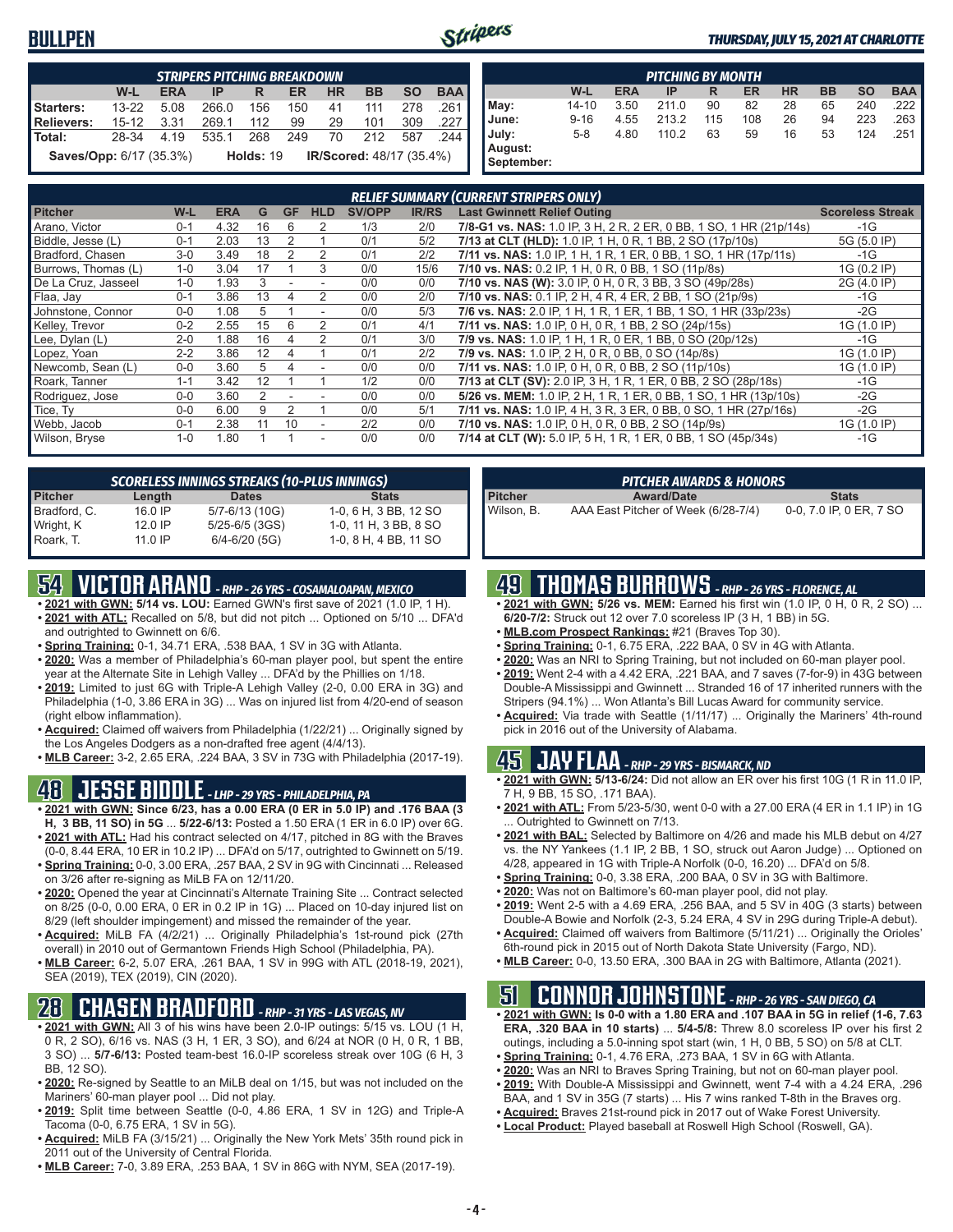## **43 TREVOR KELLEY** *- RHP - 27 YRS - PROVIDENCE, RI*

- **• 2021 with GWN: 5/12-6/27:** Allowed runs in just 2 of 13G for a 1.72 ERA (3 ER in 15.2 IP, 13 H, 6 BB, 15 SO, .241 BAA).
- **• Spring Training:** Did not pitch in Chicago Cubs' MLB camp ... Released on 4/23. **• 2020:** Pitched in 4G with Philadelphia, going 0-0 with a 10.80 ERA ... Outrighted
- on 8/14 and spent the rest of the season at the Phillies Alternate Site. **• 2019:** In 52G with Triple-A Pawtucket, went 5-5 with a 1.79 ERA, .216 BAA, and
- 12 SV ... Was an International League Midseason and Postseason All-Star and a *Baseball America* Triple-A All-Star ... Led IL in appearances and was T-1st in saves ... Made MLB debut on 7/2 at Toronto and logged 10G with Boston (0-3, 8.64 ERA).
- **• Acquired:** MiLB FA (4/28/21) ... Originally Boston's 36th-round pick in 2015 out of the University of North Carolina at Chapel Hill.
- **• MLB Career:** 0-3, 9.26 ERA, .347 BAA, 0 SV in 14G with BOS (2019), PHI (2020).

### **58 DYLAN LEE** *- LHP - 26 YRS - DINUBA, CA*

- **• 2021 with GWN: Has a 1.65 ERA (3 ER in 16.1 IP) and .161 BAA over his last 12G since 5/26** ... **5/4 at CLT:** Earned the win in his Stripers' debut (2.0 IP, 1 H, 1 R, 0 ER, 0 BB, 3 SO in 10-9 win in 12 innings) ... **6/11 at MEM:** Recorded his first pro hit, a double (1-for-2, R).
- **• Spring Training:** 0-0, 0.00 ERA, 0 SV in 2G with Miami ... Released on 3/29.
- **• 2020:** Was a non-roster invite to Marlins Spring Training, but was not on Miami's 60-man player pool ... Did not play.
- **• 2019:** Logged 45G between Double-A Jacksonville (0-3, 1.91 ERA, .176 BAA, 13 SV in 32G) and Triple-A New Orleans (1-3, 4.71 ERA, .329 BAA, 0 SV in 13G).
- **• Acquired:** MiLB FA (4/15/21) ... Originally Miami's 10th-round pick in 2016 out of Cal State Fresno (Fresno, CA).

### **55 YOAN LOPEZ** *- RHP - 28 YRS - NUEVA GERONA, CUBA*

- **• 2021 with GWN:** Has earned both of his wins in extra innings, 6/9-G2 at MEM (1.0 IP, 1 H, 0 R in 3-1 win in 8 innings) and 6/18 vs. NAS (1.0 IP, 2 H, 1 R, 0 ER, 1 SO in 8-7 win in 10 innings).
- **• 2021 with ARI:** Began the season on Arizona's Opening Day roster ... In 2 stints, went 0-0 with a 6.57 ERA (9 ER in 12.1 IP) and 0 SV (0-for-3) in 13G ... DFA'd on 5/20, traded to Atlanta on 5/22 and optioned to Gwinnett.
- **• Spring Training:** 1-0, 4.91 ERA, .214 BAA, 0 SV in 8G with Arizona.
- **• 2020:** In 20G with Arizona, went 0-1 with a 5.95 ERA, .269 BAA, and 2 holds. **• 2019:** Set MLB career highs in G (70) and holds (21), going 2-7 with a 3.41 ERA,
- .232 BAA, and 1 SV (1-for-4) with the D-backs. **• Acquired:** Via trade with Arizona in exchange for CF Deivi Estrada (5/22/21) ... Originally signed by the D-backs as a NDFA out of Cuba (1/16/15).
- **• MLB Career:** 2-8, 4.25 ERA, .252 BAA, 1 SV in 113G with Arizona (2018-21).

## **24 SEAN NEWCOMB** *- LHP - 28 YRS - BROCKTON, MA*

- **• 2021 with GWN:** Has been optioned twice, on 5/5 and 6/30 ... **5/6-7/3:** Struck out 8 over 3.0 scoreless IP (1 H, 1 BB) in 3G.
- **• Gwinnett Career:** 5-4 with a 2.84 ERA and .209 BAA in 19G (14GS) since 2017.
- **• 2021 with ATL:** In 23G, is 2-0 with a 5.82 ERA, .222 BAA, and 1 SV (1-for-2).
- **• Spring Training:** 0-0, 1.29 ERA, .227 BAA, 0 SV in 6G (1GS) with Atlanta.
- **• 2020:** Made just 4 starts with the Braves (0-2, 11.20 ERA) ... Spent most of the year at the Alternate Training Site at Coolray Field.
- **• Acquired:** Via trade with the Los Angeles Angels in exchange for SS Andrelton Simmons (11/12/15) ... Originally the Angels' 1st-round pick (15th overall) in 2014 out of the University of Hartford (West Hartford, CT).
- **• MLB Career:** 24-23, 4.26 ERA, .241 BAA, 2 SV in 132G (57GS) with Atlanta (2017-21) ... In 6G during the 2018-19 Postseasons, went 1-0 with a 1.08 ERA.

## **57 TANNER ROARK** *- RHP - 34 YRS - WILMINGTON, IL*

- **• 2021 with GWN: 5/23 at NAS:** Struck out 3 over 1.0 IP in his Stripers debut ... **6/10 at MEM:** Tossed 2.0 innings in relief (1 H, 0 R, 1 BB, 1 SO) for first win ... **6/4-6/20:** Pitched 11.0 scoreless innings over 5G (8 H, 4 BB, 11 SO, .205 BAA) ... **7/13 at CLT:** Notched his first save since 2015 with Washington (2.0 IP, 3 H, 1 ER, 0 BB, 2 SO in 5-3 win).
- **• 2021 with ATL:** Contract selected on 6/24, but did not pitch before being optioned back to Gwinnett on 6/27.
- **• 2021 with TOR:** Was on Toronto's Opening Day roster, went 0-1 with a 6.43 ERA in 3G (1 start) ... Released by the Blue Jays on 5/3.
- **• Spring Training:** 2-1, 8.44 ERA, .295 BAA in 4 starts with Toronto.
- **• 2020:** Made 11 starts with the Blue Jays, going 2-3 with a 6.80 ERA and .309 BAA.
- **• 2019:** Went 10-10 with a 4.35 ERA and .275 BAA in 31 starts with CIN and OAK.
- **• Acquired:** MiLB FA (5/10/21) ... Originally Texas's 25th-round pick in 2008 out of the University of Illinois at Urbana-Champaign.
- **• MLB Career:** 76-68, 3.85 ERA, .254 BAA, 1 SV in 227G (184 starts) with WSH, CIN, OAK, TOR (2013-21) ... Pitched in 2014 and 2016 Postseasons with Nationals (0-1, 3.86 ERA in 3G, 1 start).

### **53 TY TICE** *- RHP - 24 YRS - PRAIRIE GROVE, AR*

- **• 2021 with GWN: 6/10 at MEM:** Threw 1.0 scoreless IP (0 H, 0 BB, 1 SO) in his Stripers debut, combining with 5 pitchers on a 2-hit shutout ... **6/10-7/2:** Scored upon in just 1 of 7G (1.29 ERA, 1 ER in 7.0 IP, 4 H, 1 BB, 7 SO, .174 BAA).
- **• 2021 with ATL:** Recalled on 6/20 and pitched once (6/21 at NYM, 1.0 IP, 1 H, 0 R, 1 BB, 0 SO) ... Optioned back to Gwinnett on 6/24.
- **• 2021 with TOR:** Recalled from the Alternate Training Site 3 times (4/9, 4/24, 5/22), went 0-0 with a 5.14 ERA (4 ER in 7.0 IP) in 4G during his MLB debut ... Also pitched once for Triple-A Buffalo (0 ER in 1.0 IP) ... DFA'd on 5/30.
- **• Spring Training:** 1-0, 9.00 ERA, .273 BAA, 0 SV in 6G with Toronto.
- **• 2020:** Spent the entire year at the Blue Jays' Alternate Training Site ... Did not reach the Majors ... Had his contract selected by Toronto on 11/20.
- **• 2019:** Between Double-A New Hampshire and Triple-A Buffalo, went 3-4 with a 2.34 ERA, .196 BAA, and 8 saves (8-for-12) in 46 relief appearances.
- **• Acquired:** Via trade from Toronto in exchange for cash (6/4/21) ... Originally the Blue Jays' 16th-round pick in 2017 out of Central Arkansas.
- **• MLB Career:** 0-0, 4.50 ERA, .303 BAA in 5G with Toronto, Atlanta (2021).

## **71 JACOB WEBB** *- RHP - 27 YRS - RIVERSIDE, CA*

**• 2021 with GWN: Is 2-for-2 in save chances, including 6/9 at MEM (1.0 IP, 0 H, 0 R, 1 SO) and 6/30 at DUR (1.0 IP, 1 H, 0 R, 2 SO)** ... **5/26-6/9:** Struck out 5 over 5.0 IP (0 R, 2 H, 0 BB) in 5G.

- **• 2021 with ATL:** Recalled 4 times (4/7, 4/10, 6/5, 6/17) ... In 17G with the Braves, is 1-2 with a 5.29 ERA (10 ER in 17.0 IP) and a .324 BAA.
- **• Spring Training:** 1-0, 2.57 ERA, .222 BAA, 2 HLD in 7G with Atlanta ... Optioned to the Alternate Training Site in Gwinnett on 3/25.
- **• 2020:** Assigned to the Alternate Training Site on 7/19, but missed over a month with a right shoulder strain (placed on 60-day injured list on 7/20) ... Activated on 9/8 and went 0-0 with a 0.00 ERA (0 ER in 10.0 IP) and .200 BAA in 8G ... Made his MLB Postseason debut, going 0-0 with a 9.00 ERA (3 ER in 3.0 IP) in 3G.
- **• 2019:** Made his MLB debut with Atlanta, going 4-0 with a 1.39 ERA (5 ER in 32.1 IP), .205 BAA, 9 holds, and 2 saves (2-for-4) in 36G ... Also logged 10G with Gwinnett (0-1, 6.97 ERA, .225 BAA, 1 SV).
- **• Acquired:** Braves' 18th-round pick in 2014 out of Tabor College (Hillsboro, KS).
- **• MLB Career:** 5-2, 2.28 ERA, .243 BAA, 2 SV in 61G with Atlanta (2019-21).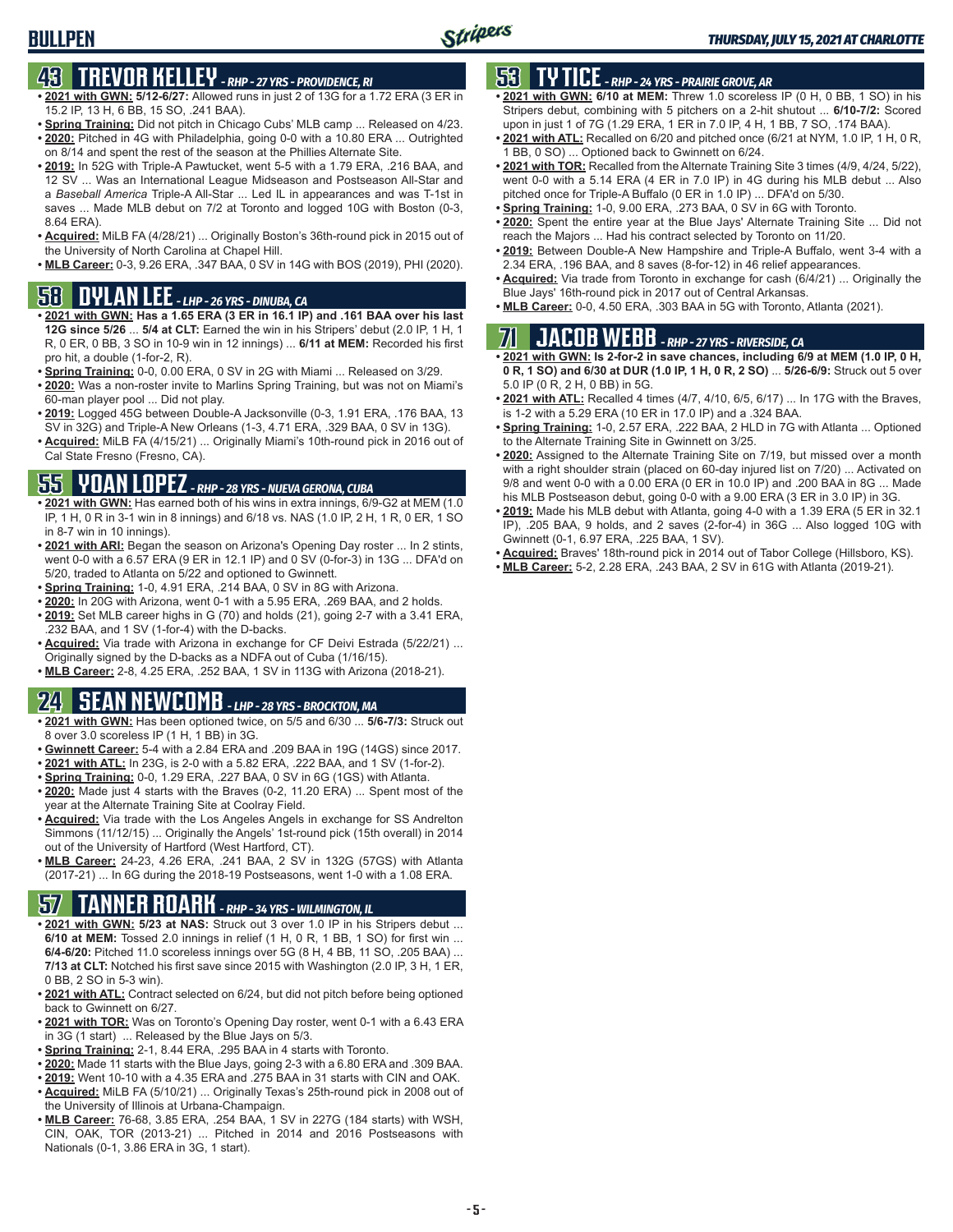#### Stripers **OFFENSE** *THURSDAY, JULY 15, 2021 AT CHARLOTTE TOTAL:* .245, 74 HR, .747 OPS *RISP:* .258, 20 HR, .772 OPS *RUNS/INNING: 1 2 3 4 5 6 7 8 9 X TOT Vs. LHP:* .249, 33 HR, .782 OPS *RISP/2O:* .223, 8 HR, .687 OPS **Stripers:** 53 29 22 33 29 35 32 37 23 11 304 **Vs. RHP:** .243, 41 HR, .726 OPS **LOADED:** .259, 3 HR, .803 OPS **Opponents:** 39 36 36 33 17 28 30 23 14 12 268

|            |                          |                |        |              |                |                |                          | <b>HOME RUNS</b>       |                                                 |                          | <b>MULTI-GAMES</b>       |           |
|------------|--------------------------|----------------|--------|--------------|----------------|----------------|--------------------------|------------------------|-------------------------------------------------|--------------------------|--------------------------|-----------|
| Player     | 1R                       | 2R             | 3R     | <b>GS</b>    | Tot.           |                |                          | Off LH Off RH Team W-L | <b>Last HR with Gwinnett (Regular Season)</b>   | <b>Hit</b>               | <b>RBI</b>               | <b>HR</b> |
| Almonte    | $\overline{2}$           |                |        |              | 3              |                | 2                        | $3-0$                  | 5/30/21 vs. MEM, 1R (RH Connor Jones)           | 8                        | 5                        |           |
| Arcia      | 10                       | 3              | $\sim$ | ٠            | 13             | 6              | $\overline{7}$           | $7 - 4$                | 7/3/21 at DUR, 1R/Leadoff (RH Shane Baz)        | 16                       | 8                        | 1         |
| Brugman    |                          |                |        |              |                |                |                          | $0 - 0$                |                                                 |                          |                          |           |
| Camargo    | 4                        | $\overline{2}$ |        | ۰            |                | 3              | 4                        | $3 - 3$                | 7/10/21 vs. NAS, 1R (RH Thomas Jankins)         | 14                       | 5                        |           |
| Casteel    |                          | $\overline{2}$ |        |              | 3              | $\overline{2}$ |                          | $2 - 1$                | 6/24/21 at NOR, GS (LH Zac Lowther)             | 5                        | 5                        |           |
| Contreras  |                          |                | ٠      |              |                |                |                          | $1 - 0$                | 7/14/21 at CLT, 1R (LH Matt Tomshaw)            | $\overline{2}$           |                          |           |
| Demeritte  | 5                        | $\overline{2}$ |        |              |                | 4              | 3                        | $6 - 1$                | 7/13/21 at CLT, 1R (RH Zack Burdi)              | 7                        | $\overline{4}$           |           |
| Ervin      | 3                        | $\overline{2}$ |        | ٠            | 6              |                | 2                        | $4 - 2$                | 7/14/21 at CLT, 1R (LH Hunter Schryver)         | 5                        | 6                        | $\sim$    |
| Goins      |                          |                |        |              | $\overline{2}$ |                |                          | $1 - 1$                | 7/4/21 at DUR, 2R (RH Joe Ryan)                 | 12                       | 6                        |           |
| Gore       |                          |                | ٠      |              | ۰              |                |                          | $0-0$                  |                                                 | 3                        | $\overline{\phantom{a}}$ |           |
| Heredia    | $\overline{a}$           |                |        |              | ٠              |                |                          | $0 - 0$                |                                                 | ٠                        | ٠                        |           |
| Inciarte   | $\overline{\phantom{a}}$ |                | ۰      | ۰            | ٠              |                | $\overline{\phantom{a}}$ | $0 - 0$                | ---                                             | $\overline{\phantom{a}}$ | $\overline{\phantom{a}}$ | ۰         |
| Jackson    | 3                        | 3              |        |              | 8              | 5              | 3                        | $4 - 1$                | 7/14/21 at CLT, 2R (LH Matt Tomshaw)            | 6                        | 6                        | 2         |
| Kazmar Jr. | $\overline{2}$           | $\overline{2}$ |        |              | 5              | $\overline{2}$ | 3                        | $2 - 3$                | 7/8/21-G1 vs. NAS, 2R (LH Quentin Torres-Costa) | 3                        | 4                        |           |
| Kipnis     | $\overline{2}$           | $\overline{2}$ |        | ٠            | 5              |                | 5                        | $4 - 1$                | 7/14/21 at CLT, 1R (RH Ofreidy Gomez)           | 9                        | 6                        | ۰.        |
| Lucroy     |                          |                |        | ٠            | $\overline{2}$ |                | $\overline{2}$           | $1 - 1$                | 6/10/21 at MEM, 3R (RH Grant Black)             | 4                        | 3                        | $\sim$    |
| Martinez   |                          |                | ۰      |              | ٠              |                |                          | $0 - 0$                |                                                 | 2                        |                          |           |
| Morales    | $\sim$                   |                |        |              |                |                |                          | $1 - 0$                | 5/7/21 at CLT, 3R (RH Joe De Carlo)             |                          |                          |           |
| Pache      | $\overline{2}$           |                |        |              | 3              | $\overline{2}$ |                          | $2 - 0$                | 7/8/21-G2 vs. NAS, 1R (LH Blaine Hardy)         | 8                        | 4                        | 1         |
| Sanchez    | $\sim$                   |                |        | ۰            |                | ٠              |                          | $1 - 0$                | 6/16/21 vs. NAS, 3R (RH Miguel Sanchez)         | 3                        | $\overline{2}$           | ۰         |
| Snider     | 2                        |                |        |              | $\overline{2}$ |                | $\overline{2}$           | $2 - 0$                | 6/18/21 vs. NAS, 1R (RH Patrick Weigel)         | 3                        |                          |           |
| Unroe      | $\sim$                   | ٠              | ٠      | ٠            | ٠              |                |                          | $0 - 0$                | 7/19/19 vs. ROC, 1R (RH Drew Hutchison)         | ٠                        | ٠                        |           |
| Waters     | $\overline{2}$           |                | 2      |              | 5              | 3              | $\overline{2}$           | $1 - 3$                | 7/8/21-G2 vs. NAS, 3R (LH Blaine Hardy)         | 14                       | 4                        | 1         |
| Total:     | 40                       | 21             | 10     | $\mathbf{3}$ | 74             |                |                          |                        |                                                 |                          |                          |           |

#### *HOME RUN VARIANTS*

**Back-to-Back Homers (2x):** Almonte (GS) / Snider, 5/7 at CLT (1st Inning)

Jackson (2R) / Contreras, 7/14 at CLT (1st Inning)

**Back-to-Back-to-Back Homers (1x):** Arcia (2R) / Camargo / Demeritte, 5/8 at CLT (6th Inning)

**Pinch-Hit Homers (3x):** Demeritte (1R), 5/12 vs. LOU (7th Inning) Casteel (2R), 6/3 vs. JAX (7th Inning) Ervin (2R), 7/7 vs. NAS (6th Inning)

**Leadoff (Game) Homers (2x):** Waters, 5/19 at NAS Arcia, 7/3 at DUR

**Walk-Off Homers (1x):**

Arcia (Solo), 5/16 vs. LOU (9th Inning)

|                       | <b>STRIPERS BATTING BY MONTH</b> |    |    |    |           |            |           |            |            |            |  |  |  |  |
|-----------------------|----------------------------------|----|----|----|-----------|------------|-----------|------------|------------|------------|--|--|--|--|
|                       | <b>AVG</b>                       | G  | 2B | 3B | <b>HR</b> | <b>RBI</b> | <b>SB</b> | <b>OBP</b> | <b>SLG</b> | <b>OPS</b> |  |  |  |  |
| $M$ ay:               | .254                             | 24 | 43 | 2  | 36        | 138        | 24        | .366       | .445       | .811       |  |  |  |  |
| June:                 | .227                             | 25 | 36 | 3  | 21        | 88         | 23        | .308       | .357       | .665       |  |  |  |  |
| July:                 | .264                             | 13 | 26 |    | 17        | 58         | 9         | .333       | .445       | .778       |  |  |  |  |
| August:<br>September: |                                  |    |    |    |           |            |           |            |            |            |  |  |  |  |
|                       |                                  |    |    |    |           |            |           |            |            |            |  |  |  |  |

| <b>PINCH HITTERS</b> |       |                |                |                |          |           |            |
|----------------------|-------|----------------|----------------|----------------|----------|-----------|------------|
| <b>Player</b>        | AVG.  | AB             | н              | 2B             | 3B       | <b>HR</b> | <b>RBI</b> |
| Almonte              | 1.000 |                |                | $\Omega$       | U        | $\Omega$  | 2          |
| Arcia                | ---   | $\Omega$       | $\Omega$       | $\mathbf{0}$   | 0        | $\Omega$  | $\Omega$   |
| Casteel              | .150  | 20             | 3              | 1              | 0        |           | 4          |
| Demeritte            | .400  | 5              | $\overline{2}$ | 1              | 0        |           | 1          |
| Ervin                | .333  | 6              | $\overline{2}$ | $\Omega$       | $\Omega$ | 1         | 3          |
| Goins                | .000  | $\overline{2}$ | $\Omega$       | $\Omega$       | O        | $\Omega$  | $\Omega$   |
| Gore                 | .250  | 4              | 1              | $\Omega$       | 0        | $\Omega$  | $\Omega$   |
| Kazmar Jr.           | .000  |                | $\Omega$       | $\Omega$       | 0        | $\Omega$  | $\Omega$   |
| Lee                  | .000  |                | $\Omega$       | $\Omega$       | $\Omega$ | $\Omega$  | $\Omega$   |
| Lucroy               | .000  | 3              | $\Omega$       | $\Omega$       | $\Omega$ | $\Omega$  | $\Omega$   |
| <b>Morales</b>       | .000  |                | $\Omega$       | $\Omega$       | O        | $\Omega$  | $\Omega$   |
| Pache                | ---   | $\Omega$       | $\Omega$       | $\Omega$       | 0        | $\Omega$  | $\Omega$   |
| Sanchez              | .000  | 6              | $\Omega$       | $\Omega$       | 0        | $\Omega$  | $\Omega$   |
| Snider               | .077  | 13             | 1              | $\Omega$       | $\Omega$ | $\Omega$  | $\Omega$   |
| Unroe                | .000  | 4              | $\Omega$       | $\Omega$       | $\Omega$ | $\Omega$  | $\Omega$   |
| Totals:              | .137  | 73             | 10             | $\overline{2}$ | 0        | 3         | 10         |

| <b>HITTING STREAKS (10-PLUS GAMES)</b> |                                        |  |  |  |
|----------------------------------------|----------------------------------------|--|--|--|
| Length/Dates                           | <b>Stats</b>                           |  |  |  |
| 13G (5/4-5/18)                         | .393 (22-56), 4 2B, 7 HR, 17 R, 12 RBI |  |  |  |
|                                        |                                        |  |  |  |

| <b>ON-BASE STREAKS (15-PLUS GAMES)</b> |                |                                       |  |  |
|----------------------------------------|----------------|---------------------------------------|--|--|
| <b>Player</b>                          | Length/Dates   | <b>Stats</b>                          |  |  |
| Camargo                                | 18G (6/18-7/8) | .303 (20-66), 6 2B, 2 HR, 7 RBI, 7 BB |  |  |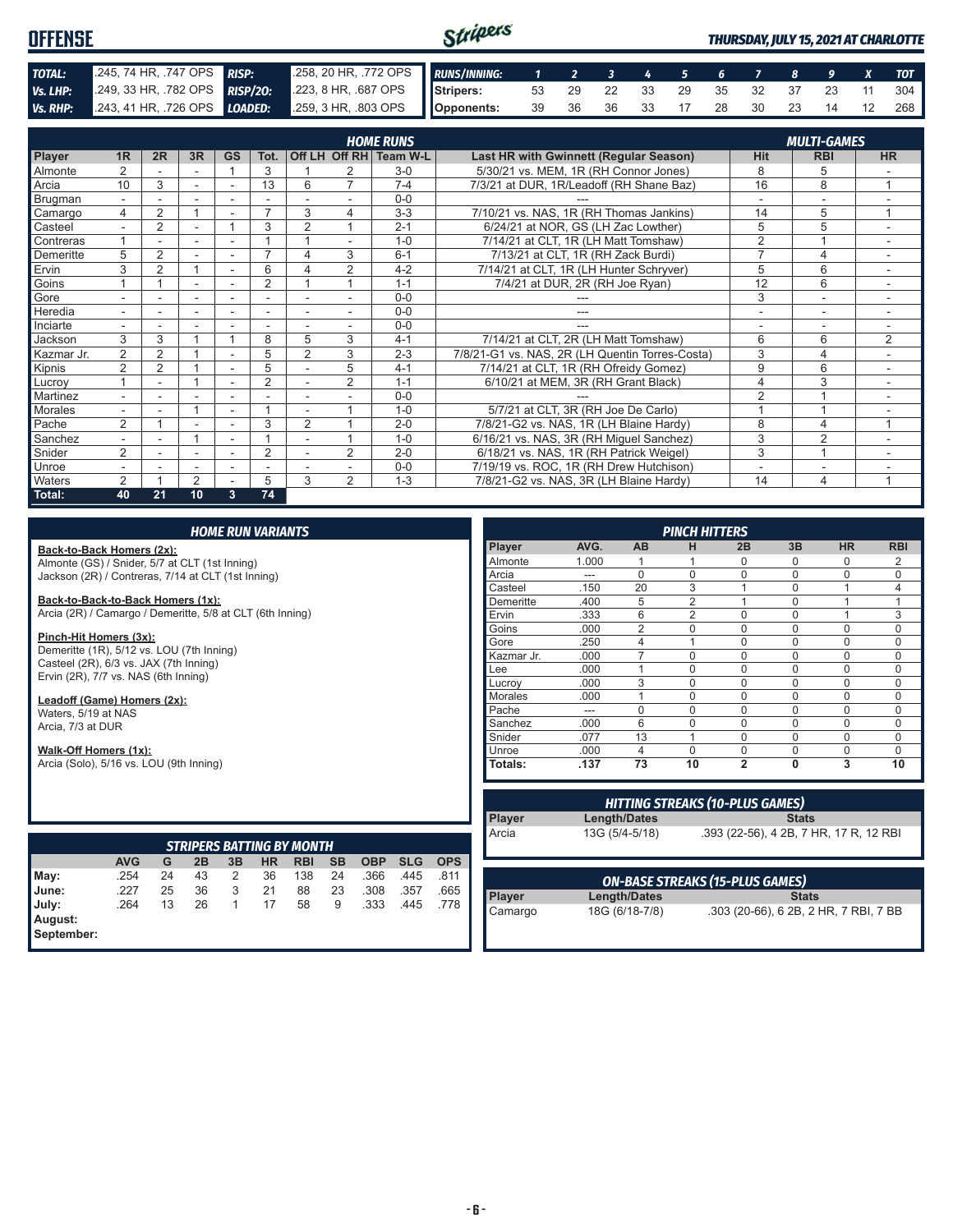## **BATTER BIOS**

## **9 RYAN CASTEEL** *- 1B/C - 30 YRS - CHATTANOOGA, TN*

*SEASON WITH GWN:*.240, 3 HR, 17 RBI, 0 SB, .718 OPS *HIT STREAK:* -3G (0-7)

*SERIES:* .--- (0-0)

- **• 2021 with GWN: 5/15-5/18:** Had 6 RBI in 3G span, including 5/15 vs. LOU (1 for-2, GW 3-run 2B, 3 RBI) and 5/16 vs. LOU (1-for-3, HR, 2 RBI) ... **6/2 vs. JAX:** Notched pinch-hit 2-run 2B ... **6/3 vs. JAX:** Hit pinch-hit 2-run HR (#2) ... **6/24 at NOR:** Crushed game-winning grand slam (#3) in 6-2 victory (1-for-4, 4 RBI), his 2nd career slam (first since 7/20/13 with Adv-A Modesto).
- **• Spring Training:** Did not play in Atlanta's MLB camp.
- **• 2020:** Was not on the Braves' 60-man player pool ... Did not play.
- **• 2019:** Played 118G with Double-A Mississippi, batting .263 (21 2B, 2 3B, 21 HR, 73 RBI, .811 OPS) ... Ranked 2nd in the Southern League in homers and RBI, 3rd in slugging (.477) ... Was his 2nd career 20-homer season (hit 22 in 2013).
- **• Acquired:** MiLB FA (3/14/21) ... Originally Colorado's 17th-round pick in 2010 out of Cleveland State Community College (Cleveland, TN).

## **14 WILLIAM CONTRERAS** *- C - 23 YRS - PUERTO CABELLO, VZ*

*SEASON WITH GWN:*.412, 1 HR, 4 RBI, 0 SB, 1.180 OPS *HIT STREAK:* 3G (6-12) *7/14 at CLT:*3-5, HR, 2 R, 2 RBI, SO *SERIES:* .444 (4-9), HR, 2 R, 3 RBI

- **• 2021 with GWN: 7/8 vs. NAS:** Made his Triple-A debut (1-for-5, R) ... **7/10 vs. NAS:** Tallied his first Triple-A RBI (2-for-4, 2 2B, R, RBI) ... **7/14 at CLT:** Blasted his first Triple-A homer (solo, back-to-back with Alex Jackson, 3-for-5, 2 RBI).
- **• 2021 with ATL:** On the Braves' Opening Day roster ... Hit .204 (3 2B, 1 3B, 7 HR, 16 R, 21 RBI, .666 OPS) in 44G through 7/6 ... Optioned on 7/7.
- **• Spring Training:** .350, 3 2B, 1 HR, 5 R, 7 RBI in 17G with Atlanta.
- **• 2020:** Spent most of the year at the Alternate Training Site at Coolray Field ... Recalled by Atlanta for his MLB debut on 7/24 ... Hit .400 (4-for-10, 1 2B, 1 RBI) in 4G before being optioned on 7/29.
- **• 2019:** Between FLA and MIS, hit .255 (20 2B, 6 HR, 50 R, 39 RBI) in 110G ... Named a Florida State League Midseason All-Star.
- **• Bloodlines:** Older brother is Chicago Cubs' C Willson Contreras.
- **• Acquired:** NDFA (2/1/15) out of Puerto Cabello, Venezuela.
- **• MLB Career:** .217, 4 2B, 1 3B, 7 HR, 22 RBI, 0 SB in 48G with Atlanta (2020-21).

## **12 TRAVIS DEMERITTE** *- OF - 26 YRS - NEW YORK, NY*

*SEASON WITH GWN:*.305, 7 HR, 16 RBI, 1 SB, 1.101 OPS *HIT STREAK:* 6G (8-23)

- *7/14 at CLT:*DNP *SERIES:* .250 (1-4), HR, R, RBI **• 2021 with GWN: 5/4 at CLT:** Tallied 5 RBI (3-for-6, HR) to set a Gwinnett Opening Night record ... **5/8-5/12:** Homered in 3 straight games (#2-4), batting .400 (4-for-10, 4 RBI) in that span ... **6/10-7/10:** Was on the Gwinnett injured list ... **7/13 at CLT:** Homered in his first game back from the IL (1-for-4, solo, #7).
- **• Gwinnett Career:** In 124G since 2019, batting .290 (122-for-421, 37 2B, 2 3B, 27 HR, 87 R, 89 RBI, 5 SB, .975 OPS) with the Stripers.
- **• Spring Training:** .133, 0 HR, 3 RBI, 1 SB, .467 OPS in 14G with Atlanta ... Outrighted to Gwinnett on 2/21 and signed to a MiLB contract.
- **• 2020:** Hit .172 with 1 2B, 4 RBI in 18G with Detroit ... DFA'd on 2/5/21.
- **• 2019:** Made his Triple-A debut with Gwinnett and was an IL All-Star (.286, 20 HR, 73 RBI, .944 OPS in 96G) ... Has 1 of the 9 20-HR seasons in GWN history Traded to Detroit on 7/31, made his MLB debut (.225, 3 HR, 10 RBI in 48G).
- **• Acquired:** Off Waivers from Detroit (2/12/21) ... Originally Texas' 1st-round pick (30th overall) in 2013 out of Winder-Barrow High School (Winder, GA).
- **• MLB Career:** .217, 8 2B, 2 3B, 3 HR, 14 RBI, 3 SB with Detroit (2019-20).

## **18 PHILLIP ERVIN** *- OF - 28 YRS - MOBILE, AL*

*SEASON WITH GWN:*.192, 6 HR, 20 RBI, 8 SB, .670 OPS *HIT STREAK:* 1G (2-5)

- *7/14 at CLT:*2-5, 2B, HR, R, 2 RBI, 2 SO *SERIES:* .400 (2-5), 2B, HR, R, 2 RBI **• 2021 with GWN: 6/2 vs. JAX:** Hit decisive 3-run HR (#1) and tallied season-high 4 RBI (1-for-4, R) ... **6/13 at MEM:** Belted game-tying 2-run HR (#2) with 2 outs in the 9th of an eventual 7-6 loss (1-for-3, 1 R, 2 RBI) ... **7/7 vs. NAS:** Clubbed
- game-tying 2-run pinch-hit HR (#5, 1-for-1, 2 RBI). **• Spring Training:** .276, 0 HR, 2 RBI, 1 SB, .647 OPS in 18G with Atlanta ... DFA'd on 3/28, outrighted to the Alternate Training Site on 4/3.
- **• 2020:** Between Cincinnati and Seattle, hit .149 with 3 2B, 4 RBI, 1 SB in 37G ... DFA'd by the Reds (8/28), Mariners (12/16), and Chicago Cubs (2/20/21).
- **• Acquired:** Off waivers from the Chicago Cubs (2/22/21) ... Originally Cincinnati's 1st-round pick (27th overall) in 2013 out of Samford University (Homewood, AL).
- **• MLB Career:** .247, 26 2B, 8 3B, 17 HR, 68 RBI, 15 SB in 237G with CIN, SEA (2017-20) ... Talled 7 of his 8 career triples in 2019 (ranked 7th in NL).

## **8 RYAN GOINS** *- INF - 33 YRS - TEMPLE, TX*

*SEASON WITH GWN:*.266, 2 HR, 25 RBI, 2 SB, .708 OPS *HIT STREAK:* 2G (2-7) *7/14 at CLT:*1-4, BB, 2 SO *SERIES:* .286 (2-7), R, RBI, SB

- **• 2021 with GWN: 5/4 at CLT:** Hit Gwinnett's first HR of the season (solo, 2-for-5, RBI) ... **5/12 vs. LOU:** Set season highs for hits (3-for-4) and RBI (3) ... **6/18-6/29:** Posted season-best 8G hitting streak (.400, 10-for-25, 1 2B, 3 R, 6 RBI) ... **7/4 at DUR:** Homered for the first time since Opening Night (2-run, #2, 1-for-4, 2 RBI).
- **• Triple-A Career:** Has played for BUF (2013-16), LHV (2018), CLT (2019), and GWN (2021) ... Was teammates with MGR Matt Tuiasosopo in 2014 with BUF.
- **• Spring Training:** .391, 2 2B, 0 HR, 5 RBI, 0 SB, .960 OPS in 16G with Atlanta.
- **• 2020:** Played in 14G with the Chicago White Sox, batting .000 (0-for-9, 4 R) ... Spent most of the year at the Alternate Training Site in Schaumburg, IL.
- **• Acquired:** MiLB FA (2/25/21) ... Originally Toronto's 4th-round pick in 2009 out of Dallas Baptist University (Dallas, TX).
- **• MLB Career:** .228, 71 2B, 12 3B, 22 HR, 158 RBI in 555G with TOR, KC, CWS (2013-20) ... Played for TOR in 2015-16 Postseasons (.146, 1 HR, 5 RBI in 14G).

## **5 TERRANCE GORE** *- OF - 30 YRS - MACON, GA*

*SEASON WITH GWN:*.308, 0 HR, 0 RBI, 13 SB, .822 OPS *HIT STREAK:* -1G (0-4)

- *7/14 at CLT:*DNP *SERIES:* .--- (0-0)
- **• Leaderboard:** Entering 7/15, ranks among Triple-A East top 10 in SB (T-5th, 13).
- **• 2021 with GWN:** Is 13-for-14 (92.9%) in stolen base attempts over 23G, has a pair of 2-steal games (5/18 at NAS, 6/18 vs. NAS) ... **6/9-G2 at MEM:** Stole 3rd and scored winning run in 8th inning of 3-1 victory ... **7/10 vs. NAS:** Notched seasonhigh 3 hits (3-for-3, 2B, R).
- **• Spring Training:** Did not play in Atlanta's MLB camp.
- **• 2020:** Logged 2G in his lone season with the Los Angeles Dodgers (0 PA).
- **• Acquired:** MiLB FA (2/18/21) ... Originally Kansas City's 20th-round pick in 2011 out of Gulf Coast Community College (Panama City, FL).
- **• MLB Career:** .224, 2 2B, 1 3B, 0 HR, 1 RBI, 40 SB in 102G with KC, CHC, LAD (2014-20) ... Played in the Postseason with KC (2014-15) and CHC (2018), going 0-for-2 with 3 R, 5 SB ... Won World Series with the Royals in 2015.

## **56 ALEX JACKSON** *- C - 25 YRS - SAN DIEGO, CA*

*SEASON WITH GWN:*.257, 8 HR, 19 RBI, 1 SB, .996 OPS *HIT STREAK:* 1G (1-4)

- *7/14 at CLT:*1-4, HR, 2 R, 2 RBI, SO, HBP *SERIES:* .143 (1-7), HR, 2 R, 2 RBI **• MLB Rehab:** Placed on Atlanta's 10-day IL on 5/2 (strained left hamstring) ...
- Moved to 60-day IL on 6/24 ... Assigned to rehab with Gwinnett twice (5/21, 6/30). **• 2021 with GWN: Has 13 XBH (8 HR) in his last 17G since 5/27 (.288, 19-for-66, 12 R, 19 RBI, 1.102 OPS)** ... **5/27 vs. MEM:** Set career highs in HR (3) and RBI (7) in 4-for-4 effort ... **6/9-G1 at MEM:** Belted GW 3-run HR (#5) in 5-4 win ... **7/2 at DUR:** Notched his 7th career multi-HR game with GWN (2-for-5, 2 HR, 3 RBI).
- **• Gwinnett Career:** Of his 111 career hits with the Stripers, 66 (59.5%) have gone
- for extra bases (24 2B, 3 3B, 39 HR) ... Has an .841 OPS in 140G.
- **• 2021 with Atlanta:** Made the Braves' Opening Day roster for the first time in his career ... Hit .043 (1-for-23, 2 R) in 10G prior to the injury.
- **• Spring Training:** .194, 2 2B, 2 HR, 8 RBI, .716 OPS in 14G with Atlanta.
- **• 2020:** Spent most of the year at the Alternate Training Site in Gwinnett ... In 5G with Atlanta, batted .286 (2-for-7, 1 2B).
- **• Acquired:** Via trade with Seattle in exchange for RHP Max Povse and RHP Rob Whalen (11/28/16) ... Originally the Mariners' 1st-round pick (6th overall) in 2014 out of Rancho Bernardo High School (San Diego, CA).
- **• MLB Career:** .070, 1 2B, 2 R, 0 RBI in 19G with Atlanta (2019-21).

## **4 SEAN KAZMAR JR.** *- INF - 36 YRS - VALDOSTA, GA*

*SEASON WITH GWN:*.180, 5 HR, 17 RBI, 2 SB, .566 OPS *HIT STREAK:* -2G (0-9) *7/14 at CLT:*0-5, SO *SERIES:* .000 (0-9)

- **• 2021 with GWN: 5/25 vs. MEM:** Lined a walk-off single in the 9th for a 2-1 win, his first career walk-off RBI with Gwinnett ... **7/8-G1 vs. NAS:** Surpassed Joey Terdoslavich for 3rd on Gwinnett's career home run list (#42, 1-for-3, 2 RBI).
- **• Gwinnett Career:** Batting .264 (643-for-2438, 132 2B, 12 3B, 42 HR, 292 R, 287 RBI, 24 SB) in 710G over 8 seasons ... Leads in career G, AB, H, TB (925), 2B, R, RBI ... Ranks 2nd in career 3B (12) ... Ranks 3rd in career HR (42).
- **• 600 Club:** His 643 hits are 3rd in Richmond/Gwinnett history (Larry Whisenton leads with 657) ... Is one of 5 in RICH/GWN history with 600 hits.
- **• 2021 with ATL:** Contract selected on 4/17, has spent 2 stints with Atlanta (4/17- 4/23, 5/4-5/7), going 0-for-2 ... Pinch hit on 4/17 at the Chicago Cubs, marking his first MLB appearance in 4,589 days since 9/23/08 with San Diego ... The last player with a bigger gap between MLB appearances was Ralph Winegarner (13 years, 14 days between 6/23/36 with CLE and 7/7/49 with STL).
- **• Spring Training:** .409, 3 HR, 9 RBI, 0 SB, 1.415 OPS in 25G with Atlanta.
- **• 2020:** Was an NRI to Braves Spring Training, but not on 60-man player pool.
- **• Acquired:** MiLB FA (12/7/20) ... Originally San Diego's 5th-round pick in 2004 out of the College of Southern Nevada.
- **• MLB Career:** .195, 1 2B, 0 3B, 0 HR, 2 RBI in 22G with San Diego (2008) and Atlanta (2021).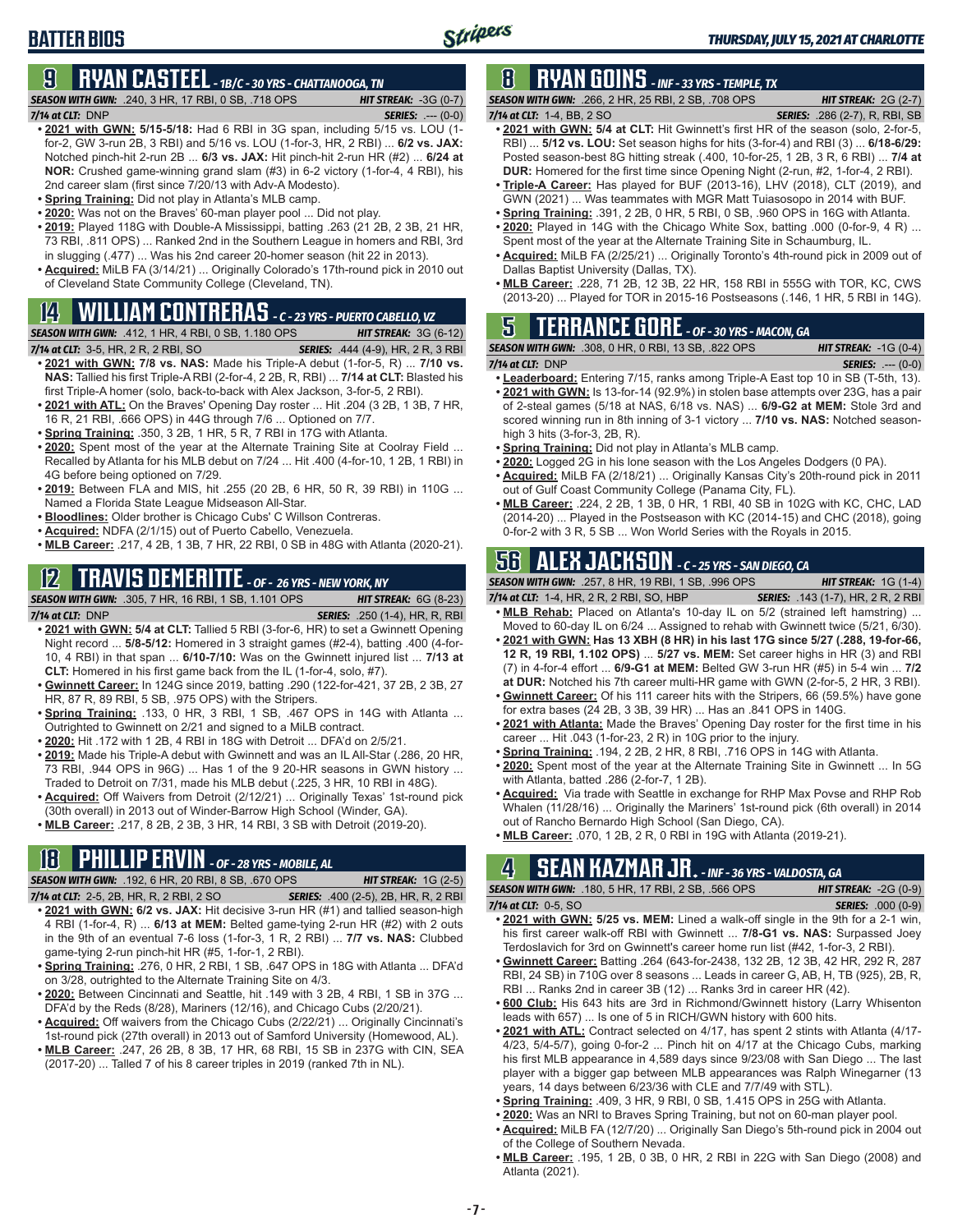## **BATTER BIOS**

## **22 JASON KIPNIS** *- INF - 34 YRS - NORTHBROOK, IL*

*SEASON WITH GWN:*.256, 5 HR, 16 RBI, 0 SB, .800 OPS *HIT STREAK:* 1G (3-5)

- *7/14 at CLT:*3-5, 2B, HR, 3 R, 2 RBI, SO *SERIES:* .300 (3-10), 2B, HR, 3 R, 2 RBI **• 2021 with GWN: Has 4 multi-hit efforts in last 7G, batting .323 (10-for-31, 2 2B, 2 HR, 7 R, 7 RBI, .924 OPS)** ... **5/28 vs. MEM:** Belted decisive 3-run HR (#1, 2-for-3, 3 RBI) ... **6/16 at NAS:** Hit game-winning HR (#2), a 2-run shot (2-for-4,, 2 RBI) ... **7/14 at CLT:** Fell a triple shy of the cycle (3-for-5, 2B, HR, 3 R, 2 RBI).
- **• Spring Training:** .241, 1 2B, 1 HR, 2 R, 3 RBI in 12G with Atlanta ... Released on 3/27, re-signed to MiLB deal on 3/29.
- **• 2020:** In his lone season with the Chicago Cubs, hit .237 (8 2B, 1 3B, 3 HR, 16 RBI, 1 SB) in 44G ... Played in 2G during the Postseason (0-for-3, 1 BB, 1 SO) ... Elected Free Agency on 10/28.
- **• Acquired:** MiLB FA (3/29/21) ... Originally Cleveland's 2nd-round pick in 2009 out of Arizona State University (Tempe, AZ).
- **• MLB Career:** .260, 260 2B, 24 3B, 126 HR, 545 RBI, 136 SB in 1,165G with CLE, CHC (2011-20) ... Was 2-time AL All-Star with the Indians (2013, 2015) ... Hit .192 (3 2B, 1 3B, 4 HR, 9 RBI) in 26G during the Postseason with CLE (2013, 2016-18) and CHC (2020).

### **20 JONATHAN MORALES** *- C - 26 YRS - ARROYO, PUERTO RICO*

*SEASON WITH GWN:*.119, 1 HR, 6 RBI, 0 SB, .303 OPS *HIT STREAK:* 1G (1-2)

- *7/14 at CLT:*DNP *SERIES:* .--- (0-0) **• 2021 with GWN: 5/7 at CLT:** Tied his single-game career high with 5 RBI, going 2-for-6 with a 3-run HR (#1) in the 9th.
- **• Spring Training:** .250, 0 HR, 1 RBI, 0 SB, 1.200 OPS in 12G with Atlanta.
- **• 2020:** Spent entire year at Braves Alternate Site in Gwinnett (no MLB debut) ... Played for Caguas of the Puerto Rican Winter League (.394, 3 HR, 9 RBI in 13G), earning PWL Postseason All-Star honors.
- **• 2019:** Hit .240 (13 2B, 2 HR, 27 R, 25 RBI) in 80G between Double-A Mississippi and Gwinnett ... Logged 1 game during the IL Playoffs (0-for-1, BB).
- **• Acquired:** Braves' 25th-round pick in 2015 out of Miami-Dade Community College.

### **15 CRISTIAN PACHE** *- OF - 22 YRS - SANTO DOMINGO CENTRO, D.R.*

*SEASON WITH GWN:*.250, 3 HR, 15 RBI, 2 SB, .800 OPS *HIT STREAK:* 2G (3-9)

*7/14 at CLT:* 2-5, R, RBI, SO *SERIES:* .333 (3-9), 2B, 2 R, 2 RBI **• MLB.com Prospect Ranks:** #1 (Braves Top 30), #10 (Top 100).

**• 2021 with GWN: Hitting .393 (11-for-28, 1 2B, 1 HR, 6 R, 5 RBI, 1 SB, .969 OPS) with 5 multi-hit efforts in last 7G since 7/8** ... **5/29-6/1:** Assigned to rehab (right hamstring inflammation), played 1G before being activated/optioned on 6/2 ... **6/5 vs. JAX:** Went 3-for-6 with 2 2B, including game-tying 2-run 2B in 9th ... **6/10 at MEM:** Tallied his first career multi-HR game (3-for-5, 2 HR, 3 R, 4 RBI) ...

**6/30 at DUR:** Notched last-AB GWRBI single in 9th for 2-1 win (2-for-3, 2B, RBI).

- **• 2021 with ATL:** On Atlanta's Opening Day roster for the first time ... Hit .111 (3 2B, 1 HR, 6 R, 4 RBI) in 22G ... Placed on IL twice, on 4/14 and 5/14 ... Was at the Alternate Training Site from 4/24-4/30.
- **• Spring Training:** .184, 2 2B, 1 3B, 4 R, 3 RBI, 2 SB in 17G with Atlanta.
- **• 2020:** Spent most of the year at the Alternate Training Site ... Made his MLB debut on 8/21 vs. Philadelphia (1-for-4) ... Played just 2G during regular season (.250) ... Also made MLB Postseason debut (.182, 1 2B, 1 HR, 4 R, 4 RBI in 12G).
- **• 2019:** Between Mississippi (104G) and Gwinnett (26G), hit .277 (36 2B, 9 3B, 12 HR, 63 R, 61 RBI, 8 SB, .802 OPS) in 130G ... Named a Southern League Postseason All-Star and MLB All-Star Futures Game participant.
- **• Acquired:** NDFA (7/4/15) out of Santo Domingo Centro, D.R.
- **• MLB Career:** .119, 3 2B, 0 3B, 1 HR, 4 RBI, 0 SB in 24G with Atlanta (2020-21).

#### **2 YOLMER SANCHEZ** *- INF - 29 YRS - MARACAY, VENEZUELA*

*SEASON WITH GWN:*.175, 1 HR, 12 RBI, 3 SB, .519 OPS *HIT STREAK:* 2G (2-7)

- *7/14 at CLT:*1-4, R, BB *SERIES:* .286 (2-7), 2B, 2 R **• 2021 with GWN: 5/7 at CLT:** Went 3-for-5 with 3 runs, 3 RBI and Gwinnett's first triple of the year ... **6/9-G2 at MEM:** Stole home plate as part of a double-steal with Drew Waters, scored tying run in 3-1 win (1-for-2, R, SB) ... **6/16 vs. NAS:** After going 30G without a homer, launched his 1st of the year (3-run, 1-for-2, 3 RBI).
- **• Spring Training:** .190, 0 XBH, 2 RBI, 1 SB, .451 OPS in 15G with Baltimore ... DFA'd on 3/27, released on 3/30.
- **• 2020:** Played 11G with the Chicago White Sox, batting .313 (3 2B, 1 HR, 1 RBI, 1.164 OPS) ... Made his MLB Postseason debut in the ALWCS (1G, no at-bat).
- **• Acquired:** MiLB FA (3/31/21) ... Originally a NDFA with Chi. White Sox (5/29/09). **• MLB Career:** .245, 113 2B, 24 3B, 32 HR, 215 RBI, 30 SB in 657G with the Chi. White Sox (2014-20) ... Won an AL Gold Glove in 2019 (.987 FPCT at 2B).

## **26 TRAVIS SNIDER** *- OF/INF - 33 YRS - KIRKLAND, WA*

*SEASON WITH GWN:*.182, 2 HR, 4 RBI, 0 SB, .652 OPS *HIT STREAK:* -1G (0-1) *7/14 at CLT:* DNP *SERIES:* .--- (0-0)

- **• 2021 with GWN: 5/5-5/9:** Drew 8 walks in his first 3G ... **6/3 vs. JAX:** Recorded first multi-hit game (2-for-3, R) ... **6/18 vs. NAS:** Homered for the first time since 5/7 at CLT, a solo shot (#2) as part of 6-run comeback in 8-7 win (1-for-3, 2 RBI).
- **• Spring Training:** Did not play in Atlanta's MLB camp.
- **• 2020:** Signed by Miami on 7/24 and reported to the Marlins' Alternate Training Site in Jupiter, FL, but was released on 8/27 and did not reach the Majors.
- **• 2019:** Played for Triple-A Reno in Arizona's system (.294, 22 2B, 4 3B, 11 HR, 41 RBI, 3 SB, .899 OPS in 93G).
- **• Acquired:** MiLB FA (2/26/21) ... Originally Toronto's 1st-round pick (14th overall) in 2006 out of Henry M. Jackson High School (Mill Creek, WA).
- **• MLB Career:** .244, 100 2B, 7 3B, 54 HR, 212 RBI, 22 SB in 630G with TOR, PIT (2008-15) ... Played for PIT in the Postseason from 2013-15 (.250, 1-for-4 in 3G).

## **11 Drew WATERS** *- OF - 22 YRS - ATLANTA, GA*

|                                       | <b>SEASON WITH GWN: .259, 5 HR, 19 RBI, 15 SB, .762 OPS</b> |                                          | <b>HIT STREAK: 5G (10-22)</b> |
|---------------------------------------|-------------------------------------------------------------|------------------------------------------|-------------------------------|
| 7/14 at CLT: $1-5$ , 2B, R, RBI, 4 SO |                                                             | <b>SERIES:</b> .300 (3-10), 2B, 2 R, RBI |                               |

- **• Leaderboard:** Entering 7/15, ranks among Triple-A East top 10 in SB (T-3rd, 15). **• MLB.com Prospect Ranks:** #2 (Braves Top 30), #25 (Top 100 Prospects).
- **• 2021 with GWN: Hitting .405 (17-for-42, 6 2B, 1 3B, 2 HR, 10 R, 9 RBI, 3 SB, 1.170 OPS) in 10G in since 7/2** ... **5/15-6/10:** Hit .316 (25-for-79, 4 2B, 3 HR, 16 R, 9 RBI, 6 SB, .906 OPS) in 21G ... **5/18 at NAS:** Recorded first career multi-HR game (3-for-5, 2 HR, 3 RBI) and became the first GWN player to homer from both sides of the plate since Mel Rojas Jr. (7/7/16 at CLT) ... **5/19 at NAS:** Fell a triple shy of the cycle in first 4-hit game at Triple-A (4-for-5, 2B, HR, 2 R, 2 RBI, 2 SB) 6/9-G2 at MEM: Lined RBI single in 8th (2-for-3, R, RBI) for last-at-bat 3-1 win.
- **• Futures Game:** Played for the NL Team in the 2021 SiriusXM All-Star Futures Game on 7/11 at Coors Field (1-for-1, BB) ... Was the 7th active Gwinnett player selected to the game (1st since RHP Touki Toussaint in 2018).
- **• Spring Training:** .500, 1 2B, 0 HR, 2 RBI, 1 SB in 4G with Atlanta.
- **• 2020:** Spent entire year at Braves Alternate Site in Gwinnett (no MLB debut).
- **• 2019:** Hit .309 (40 2B, 9 3B, 7 HR, 80 R, 52 RBI, 16 SB) in 134G with Double-A Mississippi and Gwinnett ... Won Southern League Batting Title (.319, best in MIS history) and Most Valuable Player (1st in MIS history) ... Ranked among MiLB top 5 in doubles (T-3rd, 40) and hits (5th, 163).
- **• Acquired:** Braves' 2nd-round pick in 2017 out of Etowah High School (Woodstock, GA) ... Named Gatorade Georgia Baseball Player of the Year in 2017.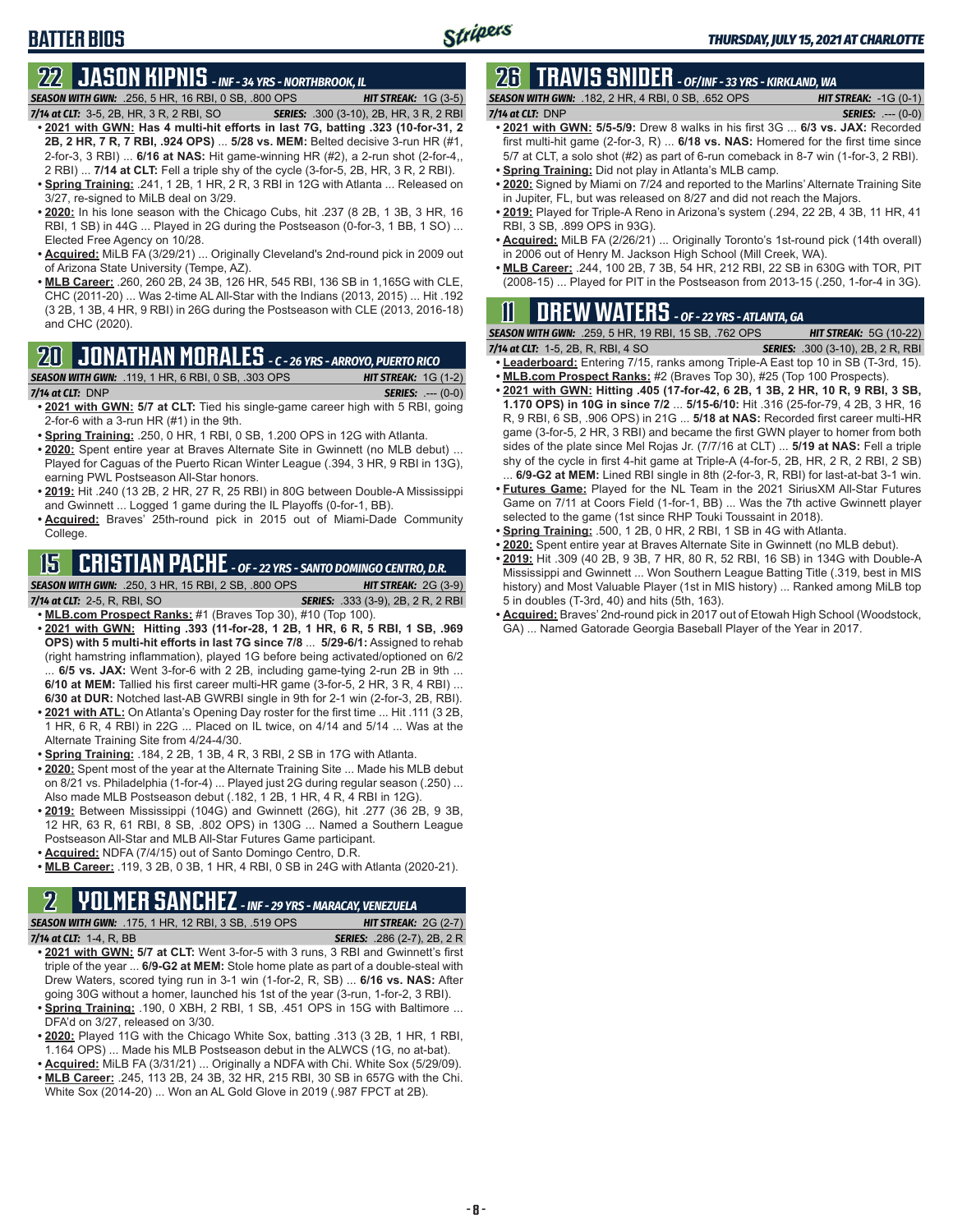### **SEASON SUMMARY**



**HITTING (GAME):**

#### **TEAM HIGHS & LOWS**

| <b>OFFENSE:</b>                                              |  |
|--------------------------------------------------------------|--|
|                                                              |  |
|                                                              |  |
|                                                              |  |
|                                                              |  |
|                                                              |  |
|                                                              |  |
|                                                              |  |
|                                                              |  |
|                                                              |  |
|                                                              |  |
|                                                              |  |
|                                                              |  |
|                                                              |  |
|                                                              |  |
| <b>PITCHING:</b>                                             |  |
|                                                              |  |
|                                                              |  |
|                                                              |  |
|                                                              |  |
|                                                              |  |
|                                                              |  |
|                                                              |  |
| Most Home Runs Allowed, Game 3 (7x, last: 7/7 vs. Nashville) |  |
|                                                              |  |

#### **INDIVIDUAL HIGHS & LOWS**

| <u>HIIING (GAME):</u>   |                                                                         |
|-------------------------|-------------------------------------------------------------------------|
|                         |                                                                         |
|                         |                                                                         |
|                         |                                                                         |
|                         |                                                                         |
|                         |                                                                         |
|                         |                                                                         |
|                         |                                                                         |
|                         |                                                                         |
|                         |                                                                         |
|                         |                                                                         |
|                         |                                                                         |
|                         |                                                                         |
|                         | Caught Stealing……………………………………… 1 (18x, last: Pache, 7/10 vs. Nashville) |
|                         |                                                                         |
| <b>PITCHING (GAME):</b> |                                                                         |
|                         |                                                                         |
|                         |                                                                         |
| $(2+1)(1-1)(2+1)$       | $A A / 0.$ . $1 - 1.1$ . $A . 11 - 7/0$ $A I - 1.11 - 1$                |

#### **DEFENSE (GAME):**

#### **STREAKS**

#### **OFFENSIVE (LONGEST IN 2021 ONLY):**

#### **PITCHING (LONGEST IN 2021 ONLY):**

#### **LAST TIME IT HAPPENED (GWINNETT REGULAR-SEASON HISTORY)**

|                        | <b>TEAM OFFENSE:</b>  |                                                 |
|------------------------|-----------------------|-------------------------------------------------|
| Never                  |                       |                                                 |
| (8/28/19 vs. Norfolk)  |                       |                                                 |
| 16 vs. Lehigh Valley)  |                       |                                                 |
| 21/19 vs. Syracuse)    |                       |                                                 |
| /27/21 vs. Memphis)    |                       |                                                 |
| l (6/24/21 at Norfolk) |                       |                                                 |
| 7/7/21 vs. Nashville)  |                       |                                                 |
| 5/18/21 at Nashville)  |                       |                                                 |
| (4/9/17 vs. Durham)    |                       |                                                 |
| /16/21 vs. Louisville) |                       |                                                 |
| (5/8/21 at Charlotte)  |                       |                                                 |
| 4/10 at Indianapolis)  |                       |                                                 |
| 13 at Lehigh Valley)   |                       |                                                 |
| (5/9/21 at Charlotte)  |                       |                                                 |
| (5/13/18 vs. Norfolk)  |                       |                                                 |
| /14/18 vs. Louisville) | <b>TEAM PITCHING:</b> |                                                 |
| za (6/22/12-7/19/12)   |                       |                                                 |
| ns (5/27/09-8/16/09)   |                       |                                                 |
| all (4/25/19-4/29/19)  |                       |                                                 |
| cia (5/11/16-5/18/16)  |                       |                                                 |
| ky (4/10/13-4/16/13)   |                       |                                                 |
|                        |                       |                                                 |
|                        |                       |                                                 |
| Never                  |                       |                                                 |
| 5/6/16 vs. Charlotte)  | <b>TEAM DEFENSE:</b>  |                                                 |
| 5/28/10 at Louisville) | Turn a Trinle Play    | 6/5/21 vs. Jacksonville (Camargo-Kinnis-Snider) |

#### le Play .............................6/5/21 vs. Jacksonville (Camargo-Kipnis-Snider)<br>-Commit 5 Errors ..........................................................................8/17/10 vs. Norfolk

### **TEAM MISCELLANEOUS:**<br>18-Run Margin of Victory....

| 21-Run Margin of Defeat…………………………………7/13/12 at Louisville (Lost 1-22) |  |  |
|-----------------------------------------------------------------------|--|--|

### **TEAM MISCELLANEOUS**

Most Wild Pitches, Game ............................................ 3 (3x, last: 5/21 at Nashville)

Most Double Plays Turned, Game .............................. 3 (4x, last: 7/14 at Charlotte) Most Triple Plays Turned, Game .......................................... 1 (6/5 vs. Jacksonville) Most Errors, Game ..................................................................3 (5/15 vs. Louisville) Most Stolen Bases Allowed, Game ...............................................4 (7/4 at Durham) Most Caught Stealing, Game .....................................1 (12x, last: 7/9 vs. Nashville)

| Largest Blown Lead (Loss) 3 Runs (3x, last: 7/4 at Durham, 3-0, 4-5) |
|----------------------------------------------------------------------|
|                                                                      |
| Longest Game, Time……………………………………………………4:26 (5/4 at Charlotte)        |
|                                                                      |
|                                                                      |
|                                                                      |
|                                                                      |
|                                                                      |
|                                                                      |
|                                                                      |
|                                                                      |

#### **INDIVIDUAL OFFENSE:**

**DEFENSE:**

| Homers, Both Sides of Plate  Drew Waters (5/18/21 at Nashville)            |
|----------------------------------------------------------------------------|
|                                                                            |
|                                                                            |
| Back-to-Back-to-Back Homers  Arcia/Camargo/Demeritte (5/8/21 at Charlotte) |
|                                                                            |
|                                                                            |
|                                                                            |
|                                                                            |
|                                                                            |
|                                                                            |
|                                                                            |
|                                                                            |
|                                                                            |
|                                                                            |
|                                                                            |

#### **INDIVIDUAL PITCHING:**

| 9.0-Inning No-Hitter (Solo)Todd Redmond (5/28/10 at Louisville)                |
|--------------------------------------------------------------------------------|
| 9.0-Inning No-Hitter (Comb.) Wooten/Marksberry/Ramirez (6/30/16 at Louisville) |
|                                                                                |
|                                                                                |
| 21 Consecutive Saves Converted Jairo Asencio (9/6/09-8/8/11)                   |
| 25.0-Inning Scoreless Streak Stephen Marek, 25.1 IP (6/6/10-8/2/10)            |